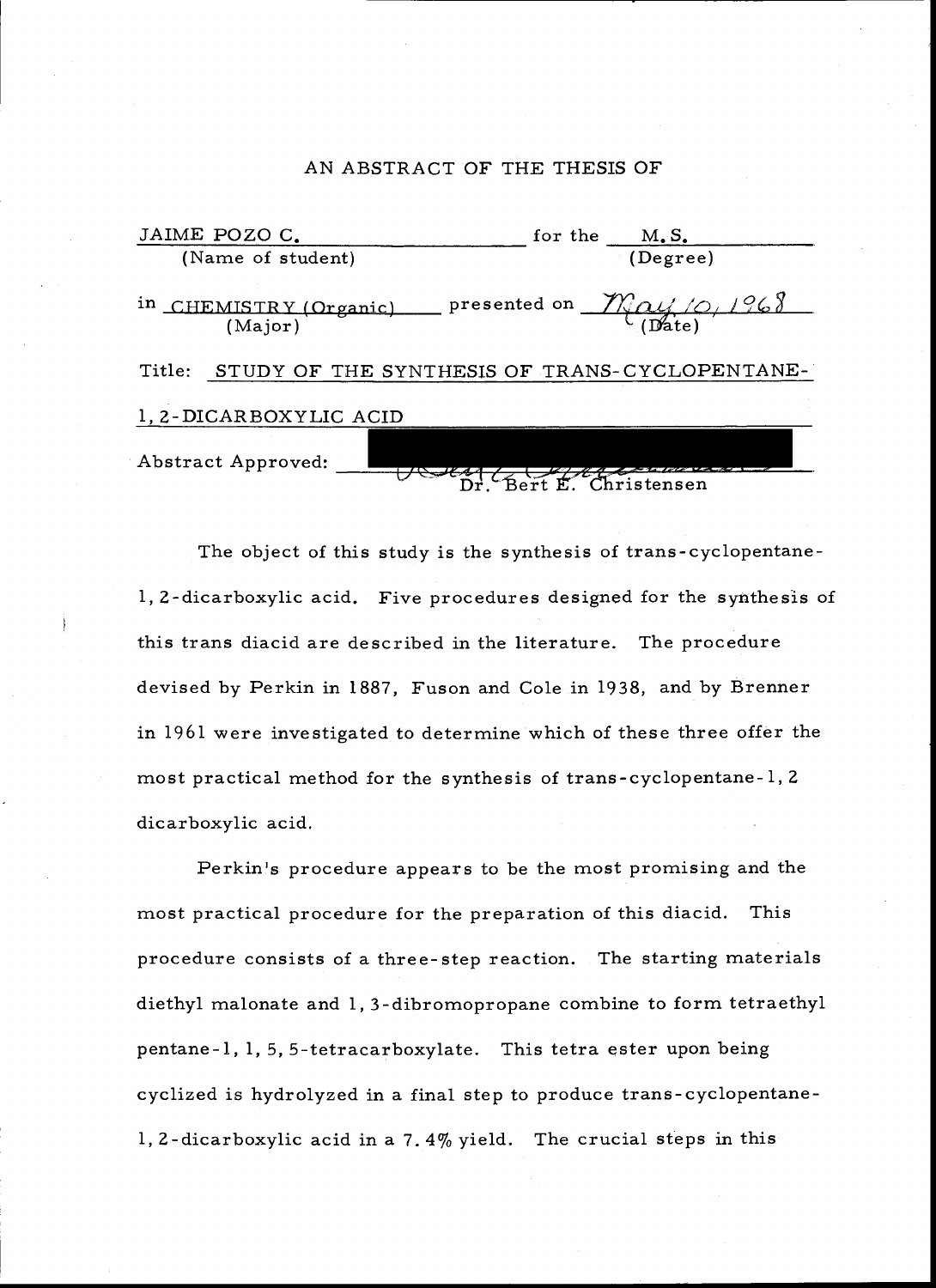procedure are the first and third reactions. After a modification of these crucial steps trans - cyclopentane -1, 2- dicarboxylic acid was obtained in this laboratory in an over-all yield of  $67\%$ .

The procedure of Fuson and Cole starting with pimelic acid gave an over -all yield of 57. 1% for the trans diacid. This method, however, is much more tedious involving five separate reactions.

Brenner's procedure starting with 2- carboethoxycyclohexanone gave trans - cyclopentane -1, 2- dicarboxylic acid in an over -all yield of 67. 2 %. This procedure is far less practical than Perkin's for making the trans diacid on a large scale due to experimental complications and the tedious isolation of the product.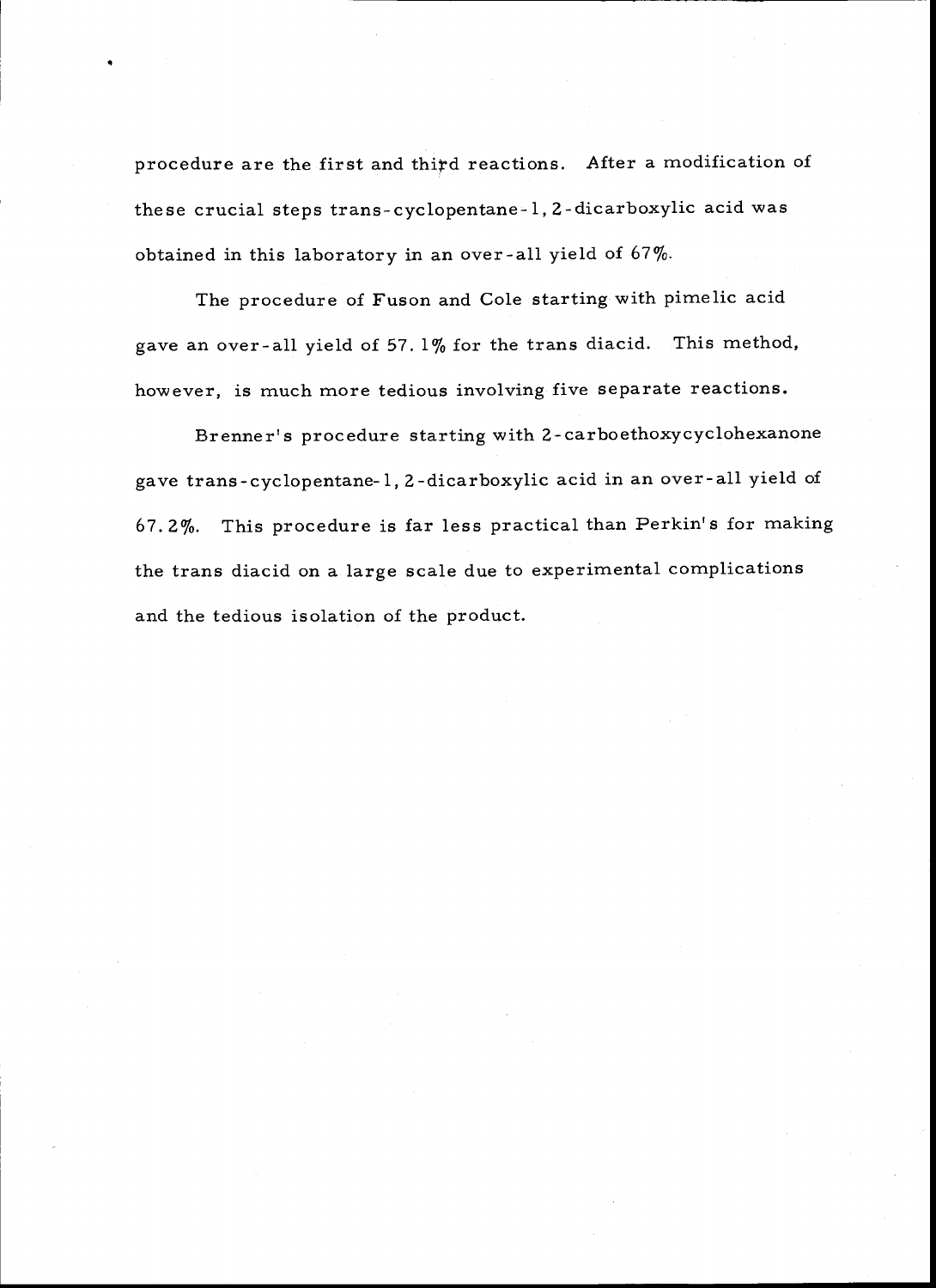# Study of the Synthesis of Trans- cyclopentane -1, 2 - dicarboxylic Acid

by

Jaime Pozo C.

A THESIS

submitted to

Oregon State University

 $\prime$ 

in partial fulfillment of the requirements for the degree of

Master of Science

June 1968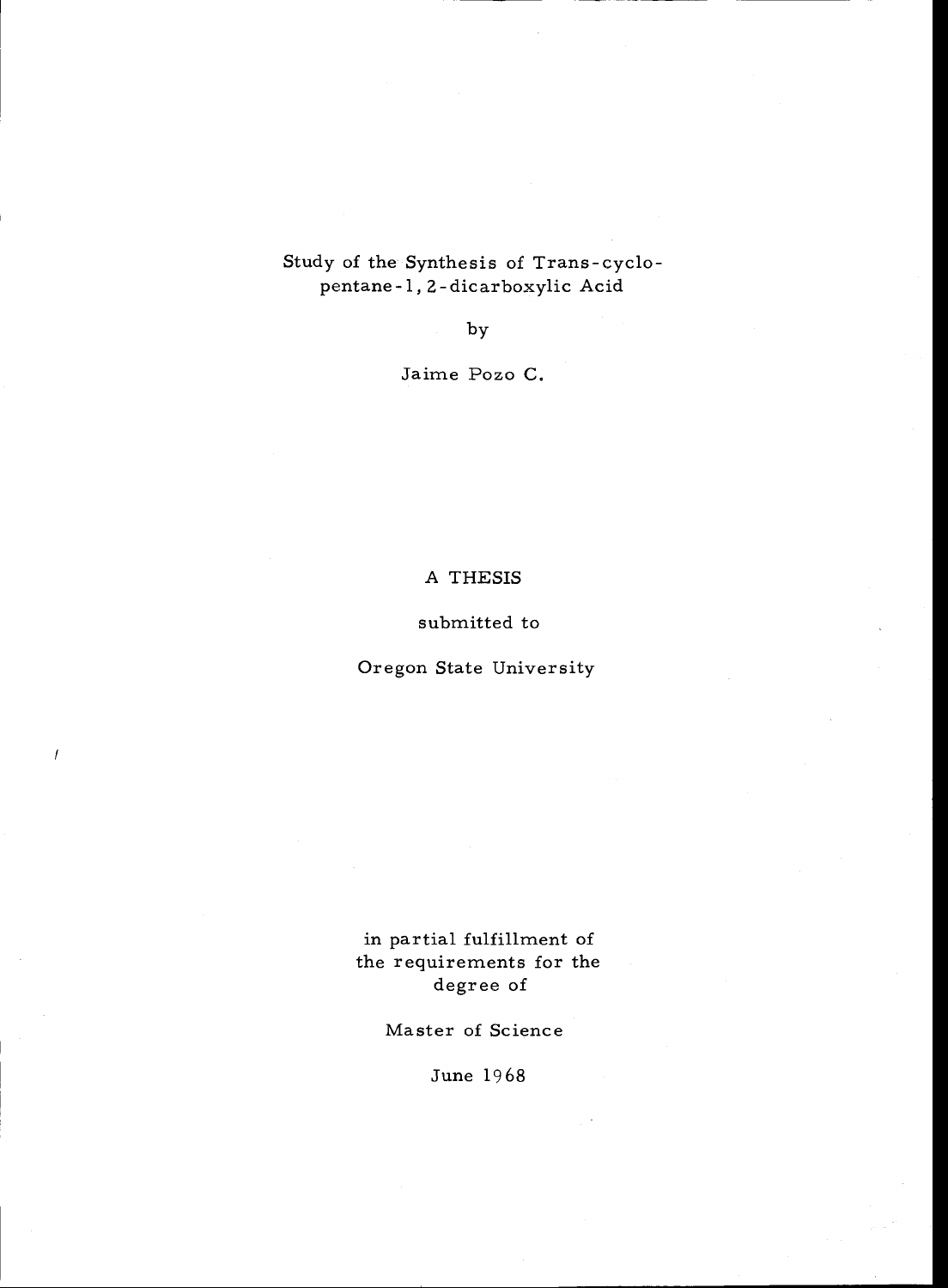APPROVED:



In charge of major

Head of Department of Chemistry

Dean of Graduate School

Date thesis is presented  $\text{M}\text{Q}$ Typed by Carolyn Irving for Jaime Pozo C.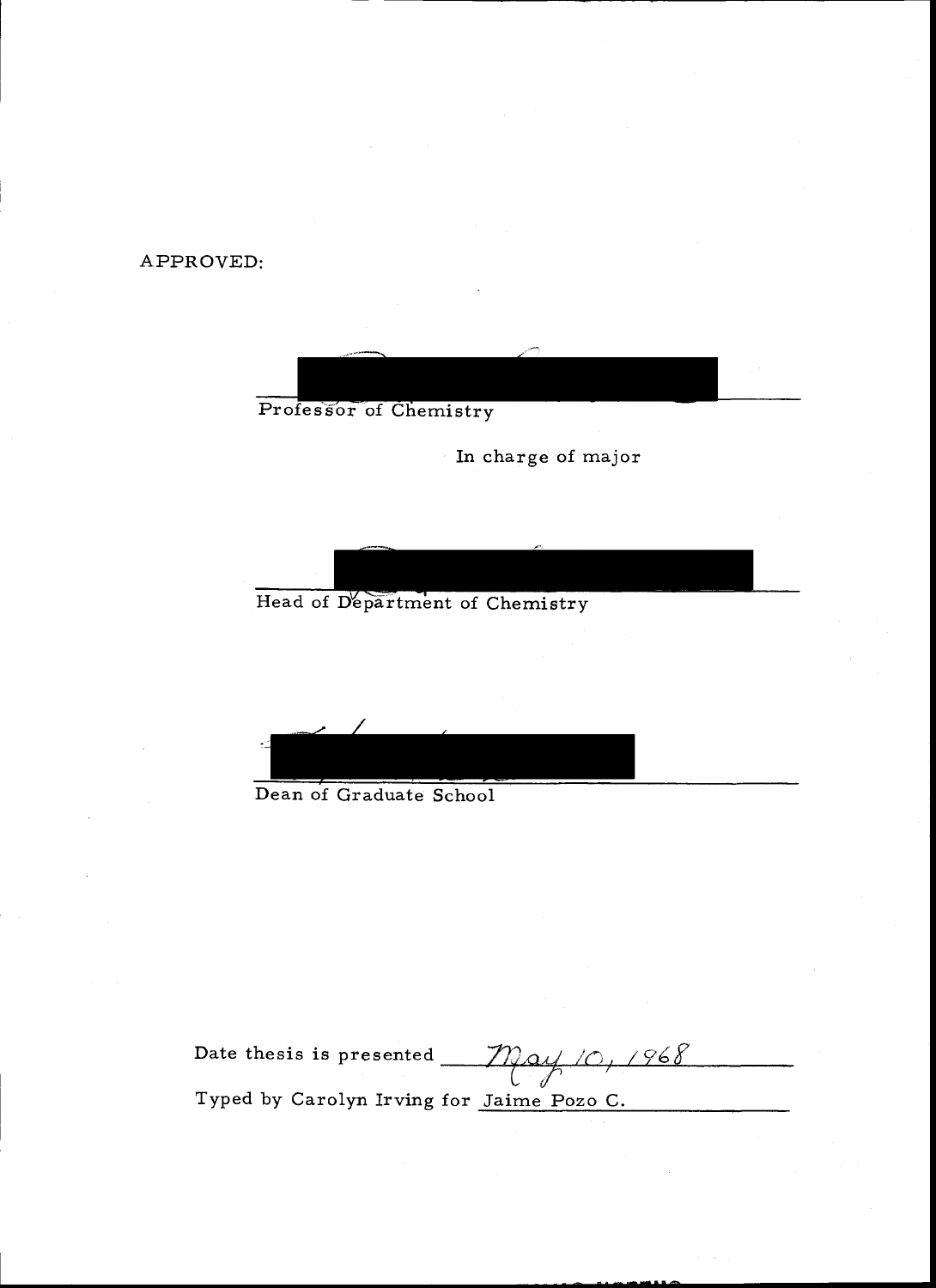#### ACKNOWLEDGMENT

The author wishes to express sincere gratitude to his major professor, Dr. Bert E. Christensen, for his supervision and guidance during the course of this study and in the selection of the academic program. He is also grateful to Ford Foundation for financial support during the period of study. He thanks the Coordinator Department of the University Centers of the University of Chile for giving him the opportunity to study at Oregon State University. He wishes special thanks to his wife Maria Cristina for her understanding and encouragement.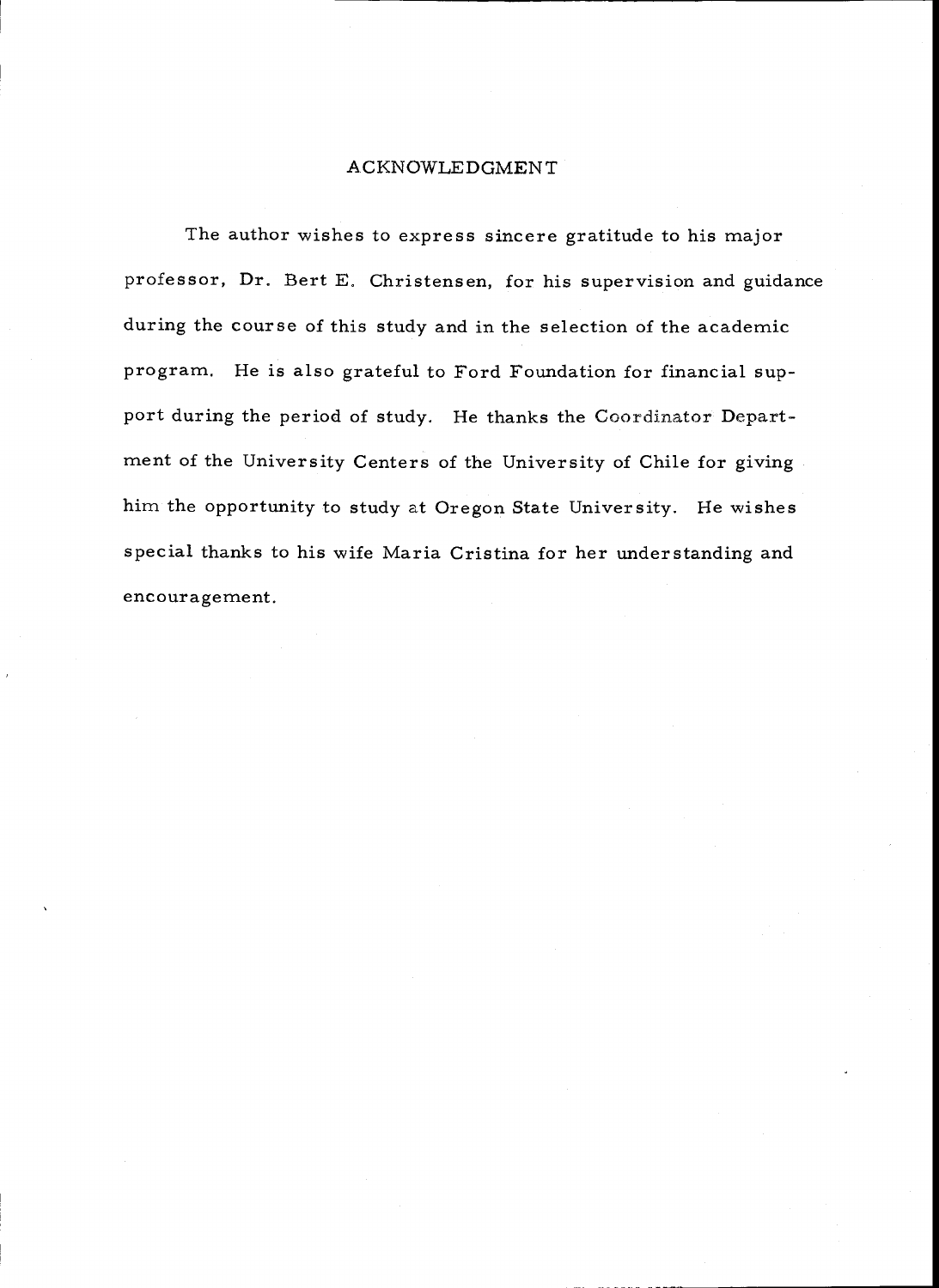# TABLE OF CONTENTS

| IN TRODUCTION                              |       |  |
|--------------------------------------------|-------|--|
| Historical                                 |       |  |
| Preparation of Derivatives of Trans-cyclo- |       |  |
| pentane-1, 2-dicarobxylic Acid             | 9     |  |
| <b>DISCUSSION</b>                          | 13    |  |
| EXPERIMENTAL                               | 16    |  |
| Brenner's Procedure                        | 16    |  |
| Fuson and Cole Procedure                   | $-17$ |  |
| Original Perkin's Procedure                | 18    |  |
| SUMMARY AND CONCLUSIONS                    | 27    |  |
| BIBLIOGRAPHY                               | 29    |  |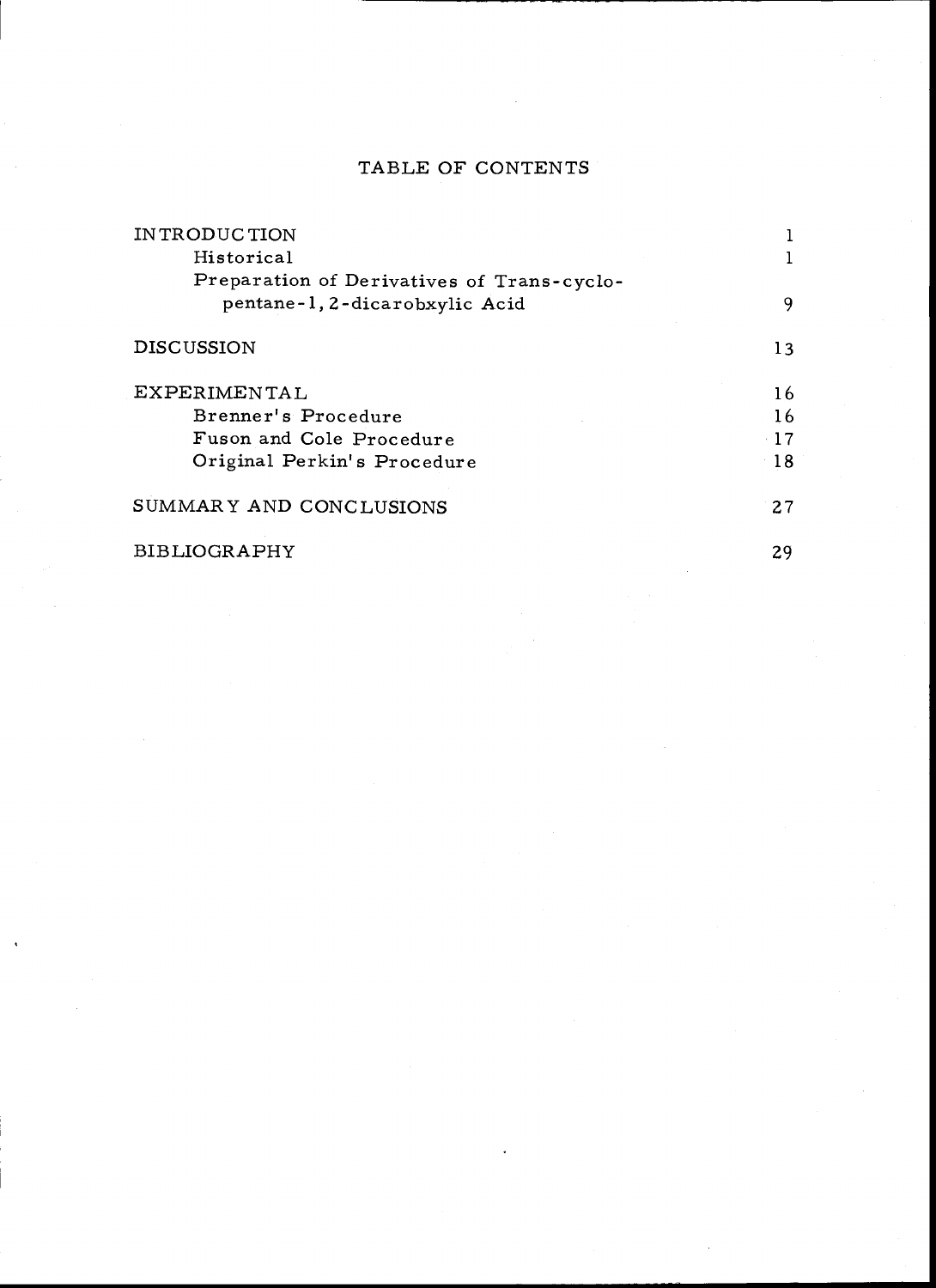# LIST OF FIGURES

| Figure |                                                                                                      | Page    |
|--------|------------------------------------------------------------------------------------------------------|---------|
| 1      | Trans-cyclopentane-1, 2-dicarboxylic acid<br>synthesis from the alkylation of diethyl malonate.      | 2.      |
| 2      | Trans-cyclopentane-1, 2-dicarboxylic acid<br>synthesis from pimelic acid.                            | 5       |
| 3      | Trans-cyclopentane-1, 2-dicarboxylic acid<br>synthesis from ethyl tetrahydrofuroate.                 | 7       |
| 4      | Trans-cyclopentane-1, 2-dicarboxylic acid<br>synthesis from 2-carboethoxycyclohexanone.              | 8       |
| 5      | Trans-cyclopentane-1, 2-dicarboxylic acid<br>synthesis from ethyl cyclopent-l-ene-l-<br>carboxylate. | 8       |
| 6      | Preparation of derivatives of trans-cyclo-<br>pentane-1, 2-dicarboxylic acid.                        | 11 & 12 |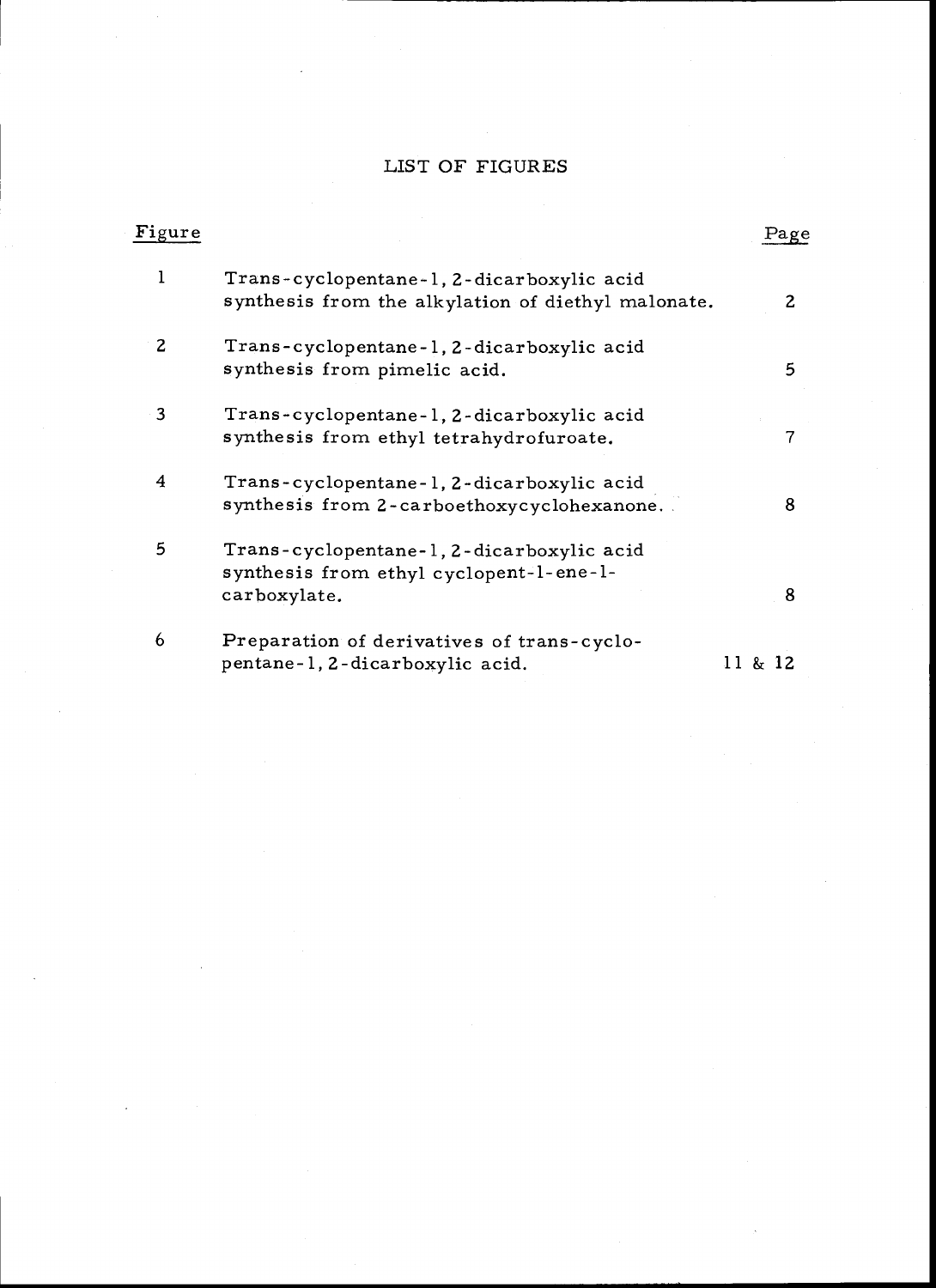# LIST OF TABLES

# Table Page

1 Yields of tetraethyl pentane -1, 1, 5, 5- tetracarboxylate from the alkylation of diethyl malonate with 1, 3-dibromopropane 22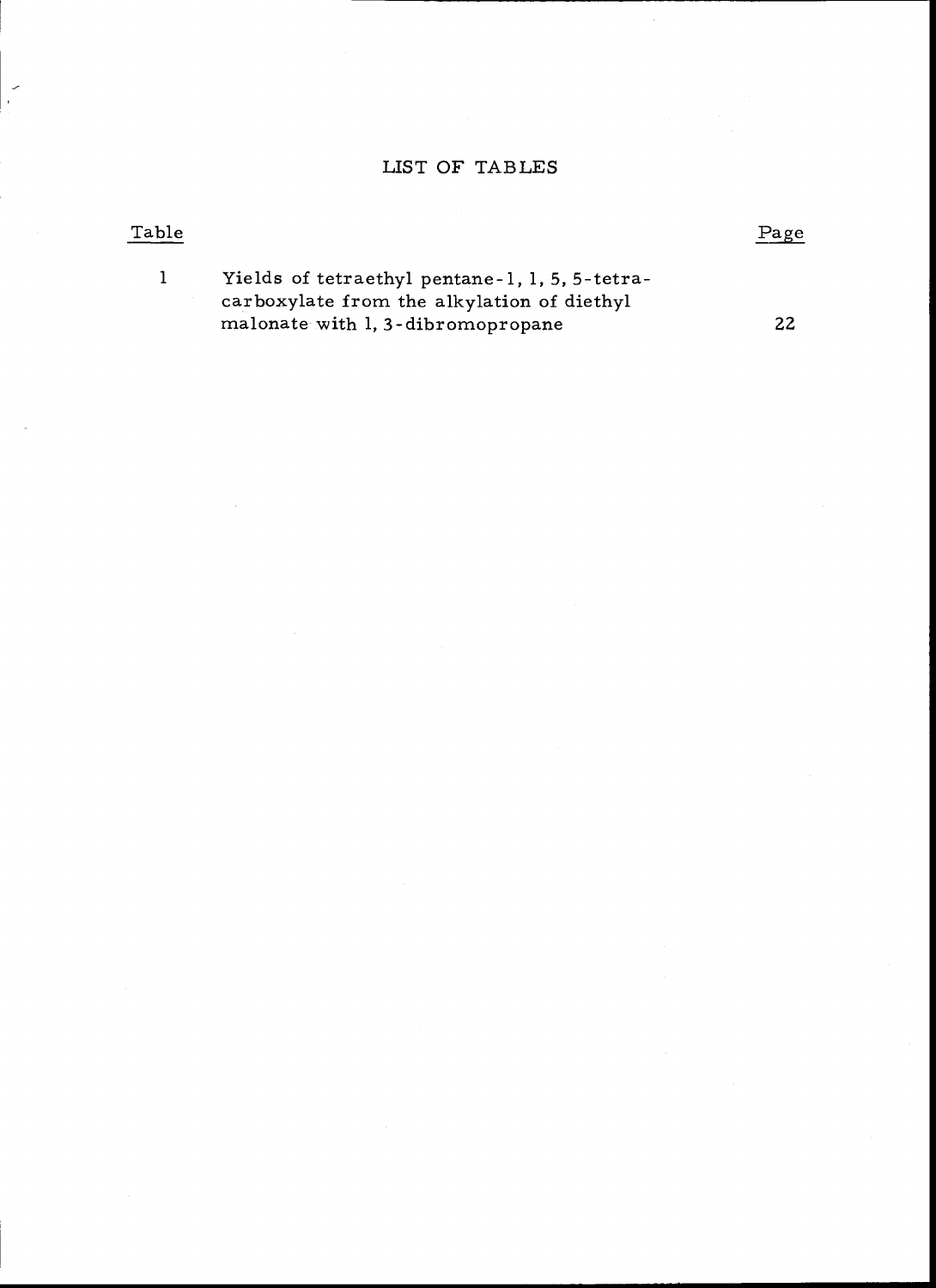# STUDY OF THE SYNTHESIS OF TRANS-CYCLO-PENTANE -1, 2- DICARBOXYLIC ACID

#### INTRODUCTION

#### Historical

Interest in the synthesis of the trans isomer of cyclopentane -1, 2- dicarboxylic acid stemmed from the discovery in 1950 -52 of its ability to affect the permeability of cell membrane (11) and to inhibit succinic oxidase systems (12).

Trans - cyclopentane -1, 2- dicarboxylic acid was first reported by Perkin (9) in 1887 who synthesized this compound in a sequence of reactions starting with diethyl malonate. This ester was alkylated with 1, 3-dibromopropane to yield the ethyl ester of pentane-1, 1, 5, 5- tetracarboxylic acid (Figure 1, I).

Tetraethyl pentane -1, 1,5,5- tetracarboxylate was in turn treated with sodium ethoxide to convert it into the corresponding disodium salt which was then cyclized into the cyclic intermediate (Figure 1, II) through bromination. The cyclic tetra ester was then subjected to alkaline hydrolysis and decarboxylation yielding trans- cyclopentane-1, 2- dicarboxylic acid (Figure 1, III). This sequence of reactions are illustrated in Figure 1.

Although Perkin (9) published all the experimental details for these reactions he did not report any yield data for this procedure.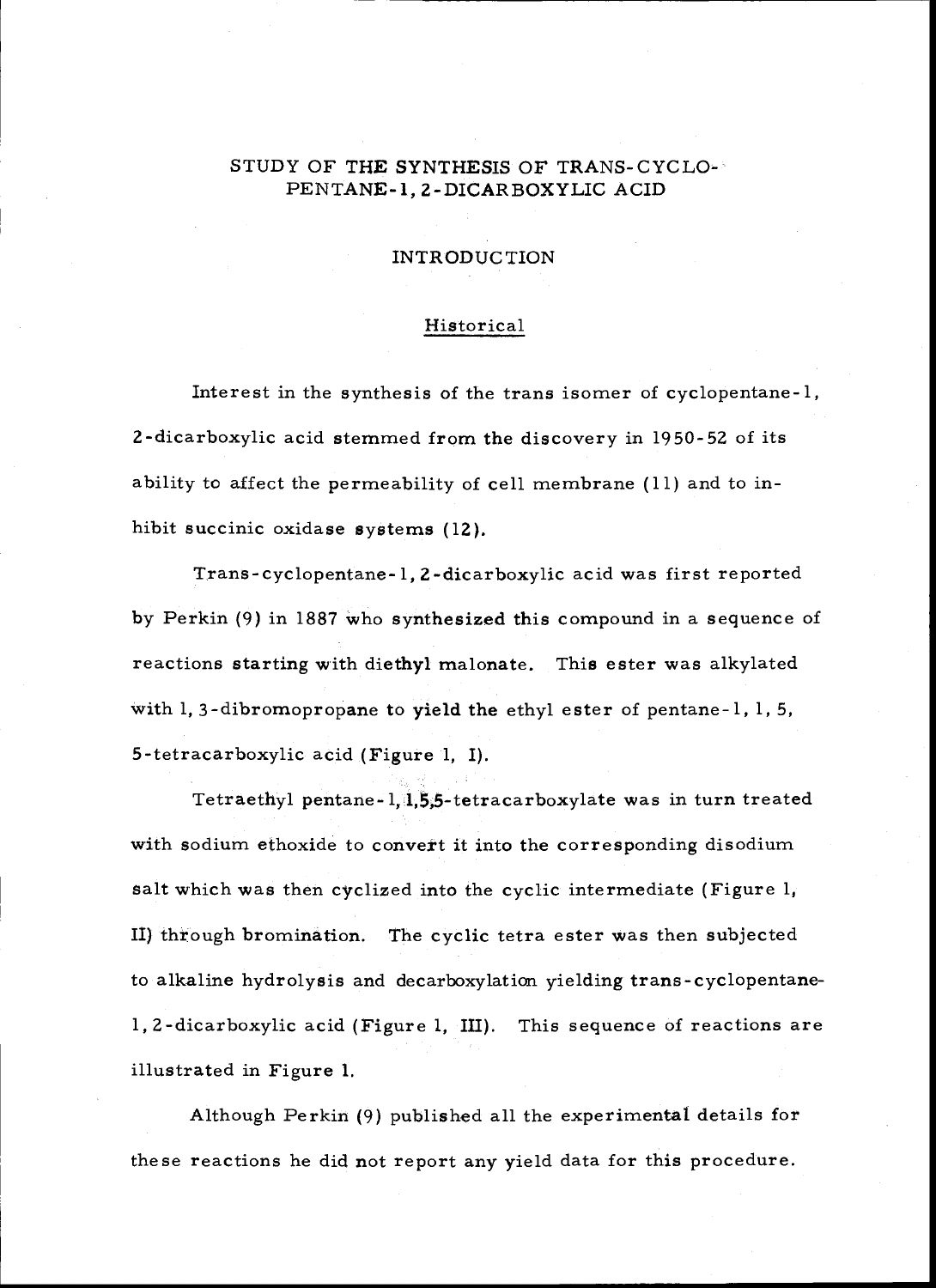

 $(R = -C_2H_5)$ 

Figure 1. Trans-cyclopentane-1, 2-dicarboxylic acid synthesis from the alkylation of diethyl malonate.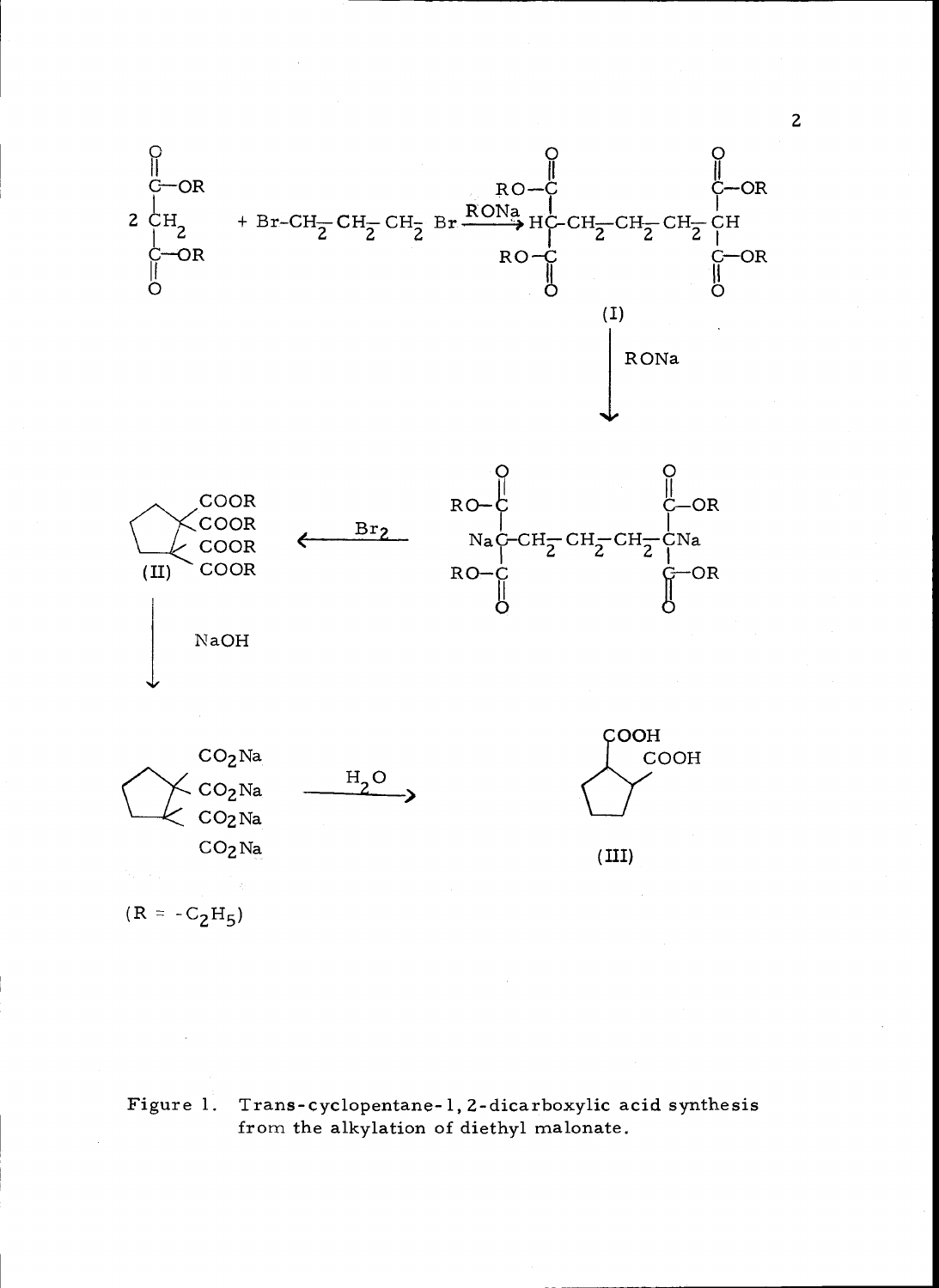In 1894 Perkin (10) published an article in which he pointed out that certain aspects of his procedure were not entirely satisfactory referring specifically to the basic hydrolysis of the tetraethyl cyclic ester (Figure 1, II). This step was described as being time consuming with excess loss of material. As a consequence he recommended a modification in which he hydrolyzed this material using aqueous acetic and sulfuric acids. Refluxing for two days followed by steam distillation to remove the acetic acid and alcohol resulted in the crystallization of the crude product (Figure 1, III) which he separated, collected and purified by recrystallization from water using charcoal. Although Perkin (10) reported better yields in less time no actual data was given.

Sixty years later with the announcement of the discovery of certain biological properties of trans - cyclopentane -1, 2- dicarboxylic acid Bailey and Sorenson (2) further improved the synthesis of the acid starting with the modified hydrolysis procedure as described by Perkin (10).

These investigators (2) first modified the procedure by the trans esterification of acetic acid with the tetraethyl cyclopentane tetracarboxylic acid ester (Figure 1, II) removing the ethyl acetate product by careful fractionation, thus driving the reaction to completion. The resultant tetracarboxylic acid decarboxylated under these conditions to yield the desired trans - cyclopentane -1, 2- dicarboxylic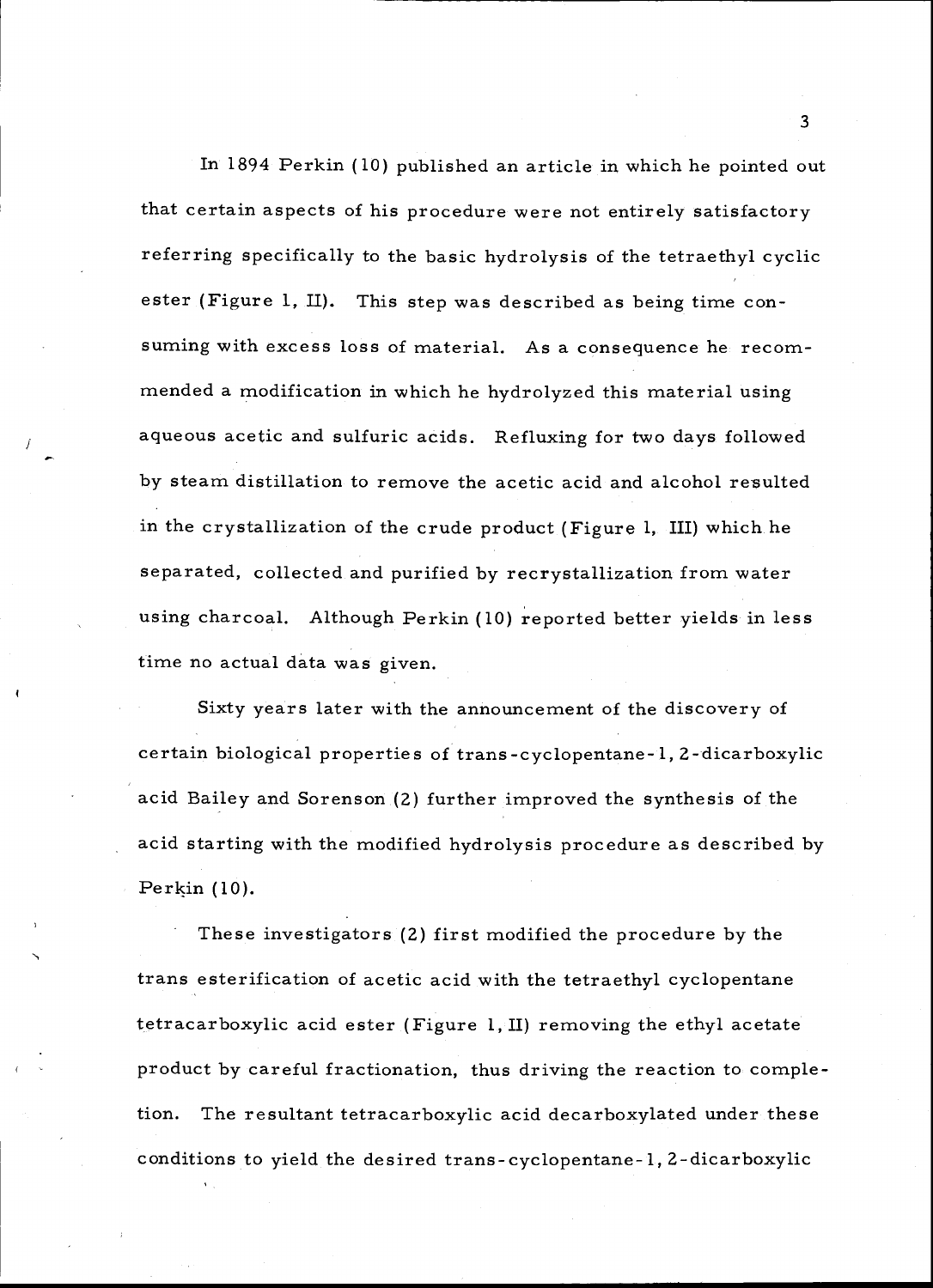acid in 70% yield.

In 1949 Cason and Allen (5) investigated the reaction of diethyl malonate with 1, 3- dibromopropane as the first step in the synthesis of cyclobutane- carboxylic acid. In this work it was demonstrated that the use of excess of diethyl malonate led to decreasing yields of the cyclic derivative in favor of the tetraethyl ester of pentane-1,  $1,$ 5, 5- tetracarboxylic acid (Figure 1, I). On the basis of these results Bailey and Sorenson (2) made a second modification of the original Perkin's synthesis by employing 12:1 ratio of diethyl malonate to 1, 3- dibromopropane. Using this huge excess of malonate these investigators (2) were able to prepare tetraethyl pentane -1, 1, 5, 5 tetracarboxylate in 81% yield.

In 1938 Fuson and Cole (6) synthesized trans - cyclopentane -1, 2- dicarboxylic acid by a procedure starting with pimelic acid (Figure 2, IV). This acid was converted to the ester via the acid chloride which was in turn brominated and then esterified to yield diethyl 2, 5- dibromopimelate (Figure 2, V). The reaction of this intermediate with sodium cyanide effected ring closure leading to diethyl 1- cyano -1, 2- cyclopentanedicarboxylate (Figure 2, VI). The hydrolysis of this derivative under refluxing conditions for two days gave the desired product in 51% yield. The reactions leading to trans cyclopentane -1, 2- dicarboxylic acid synthesis by this procedure are shown in Figure 2.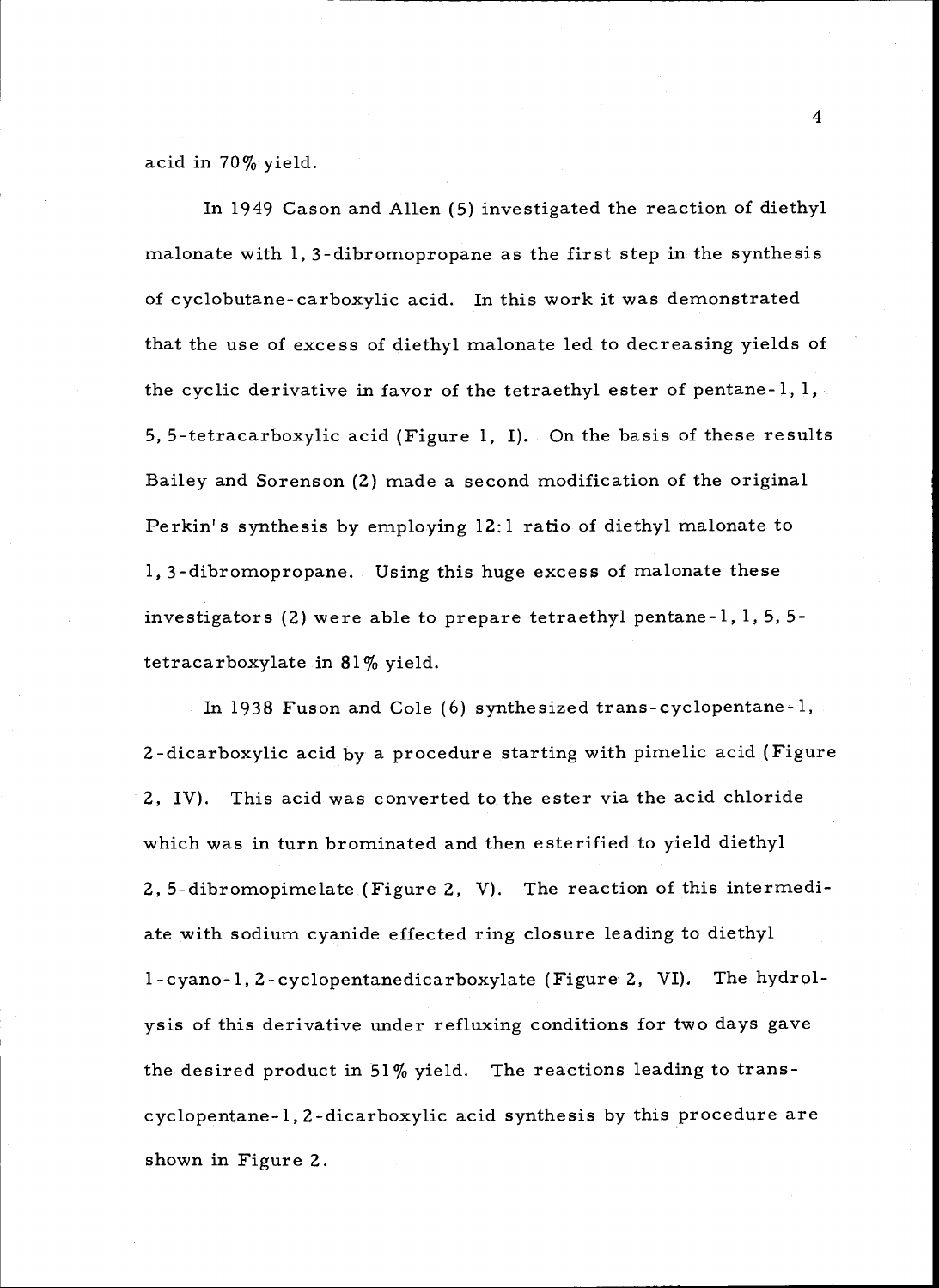



# Figure 2. Trans - cyclopentane -1, 2- dicarboxylic acid synthesis from pimelic acid.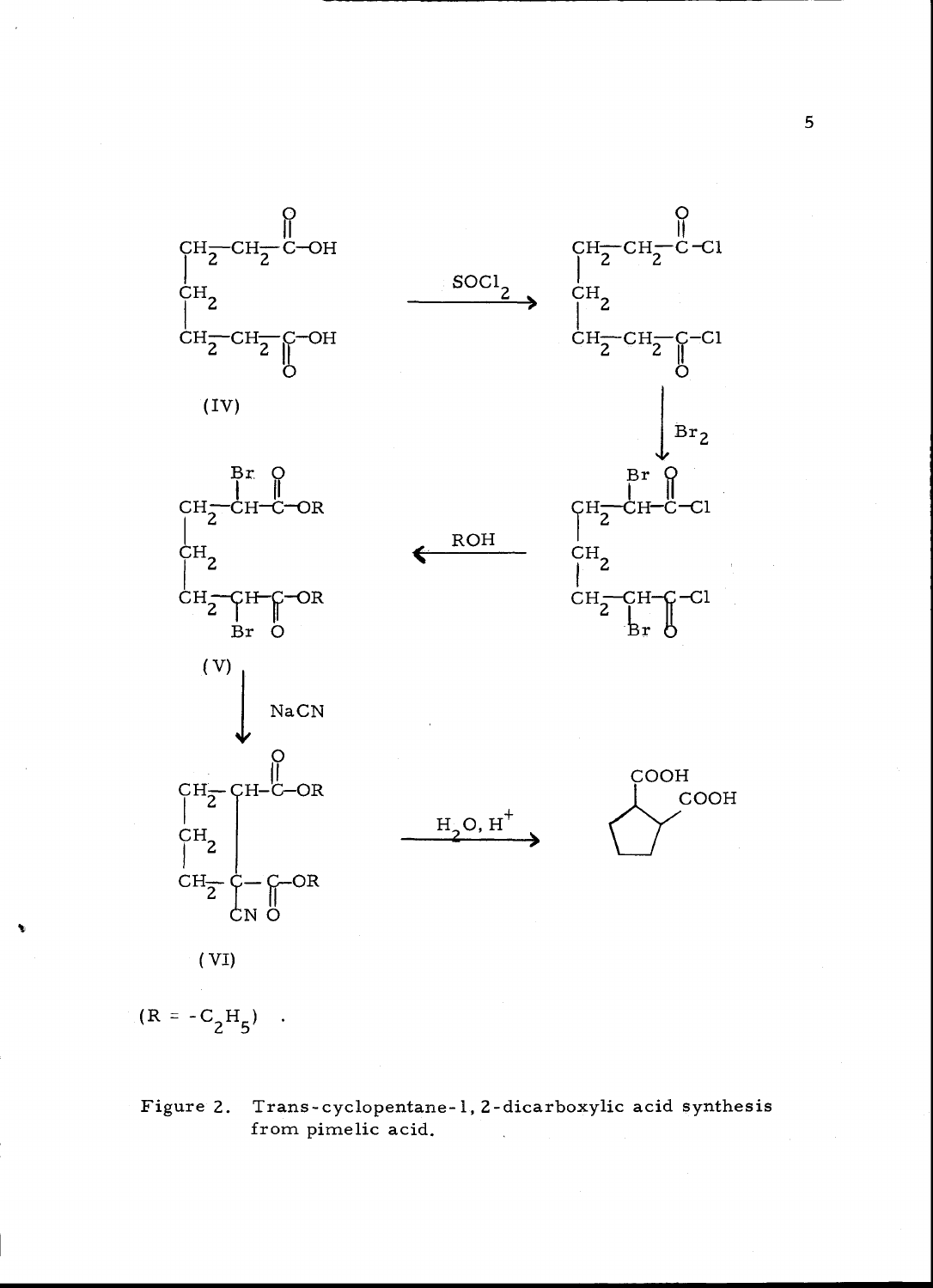Later in 1945 Fuson et al. (7) modified this procedure by extending the time of the hydrolysis to four days. These workers (7) reported a 92% yield for the hydrolysis product.

In 1955 Birch et al. (3) prepared trans - cyclopentane -1, 2 dicarboxylic acid in yields ranging from 70 to 80%. This synthesis was carried out through the condensation of ethyl $\alpha$ ,  $\delta$  -diiodovalerate (Figure 3, VIII) with diethyl malonate followed by the hydrolysis and decarboxylation of the cyclopentane 1, 1, 2- tricarboxylic ethyl ester (Figure 3, IX) formed with concentrated hydrochloric acid. These investigators (3) obtained the ethyl ester of diiodovaleric acid (Figure 3, VIII) through a sequence of reactions starting with ethyl tetrahydrofuroate (Figure 3, VII). The complete sequence of these reactions is given in Figure 3.

Brenner (4) in 1961 reported the synthesis of trans-cyclopentane-1,2-dicarboxylic acid starting with 2- carboethoxy cyclohexanone (Figure 4, X). This cyclohexanone derivative was converted to the 6- bromo -2- carboethoxycyclohexanone (Figure 4, XI) through bromination. Following treatment with an ethanolic solution of sodium hydroxide this compound rearranged so as to produce the cyclopentane dicarboxylic acid in 91% yield. This procedure is illustrated with the corresponding equations in Figure 4.

In the same year that Birch et al. (3) published their work Owen and Peto  $(8)$  reported  $61\%$  yield for the trans-cyclopentane-1, 2-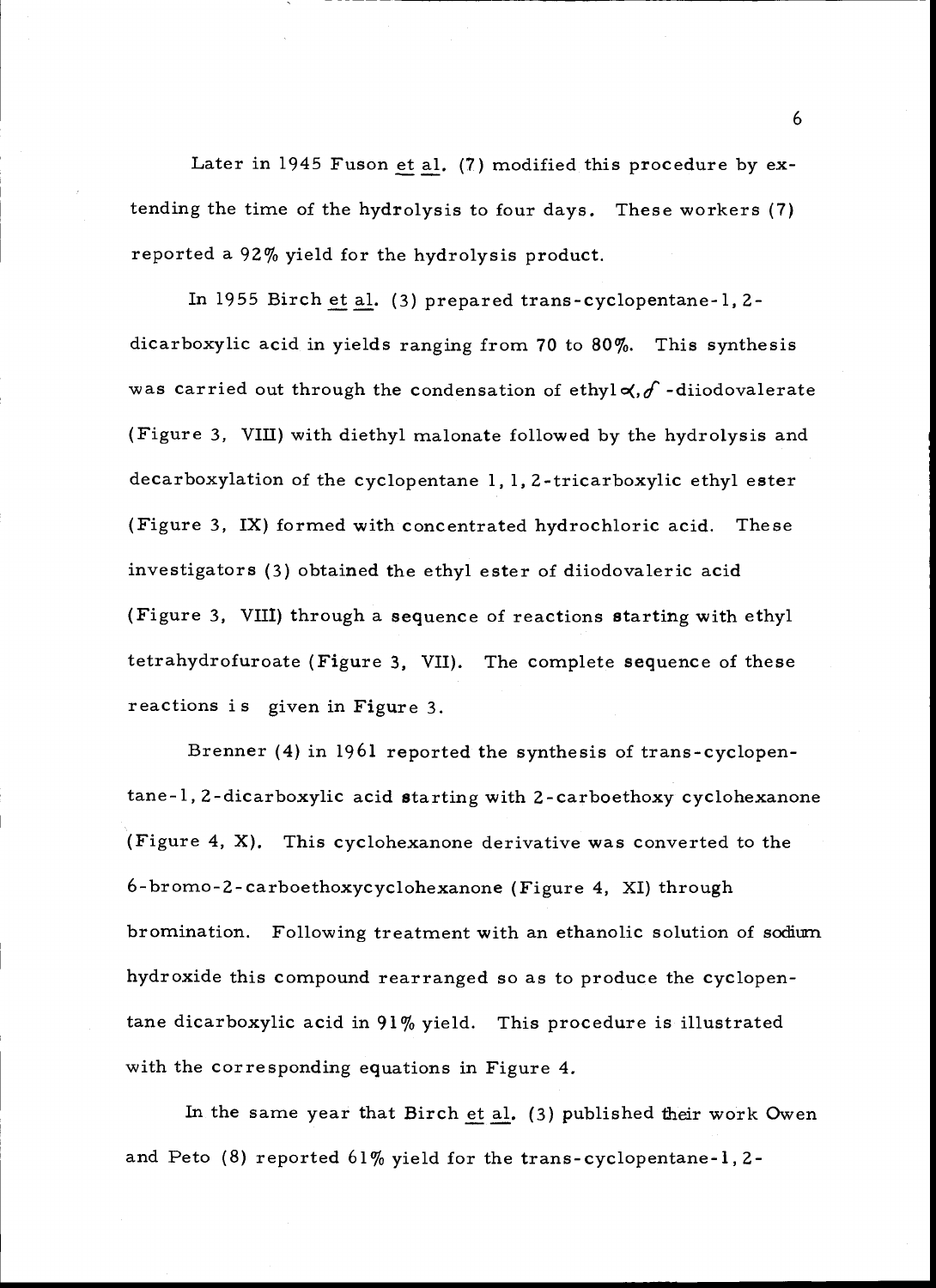



Figure 3. Trans-cyclopentane-1, 2-dicarboxylic acid synthesis from ethyl tetrahydrofuroate.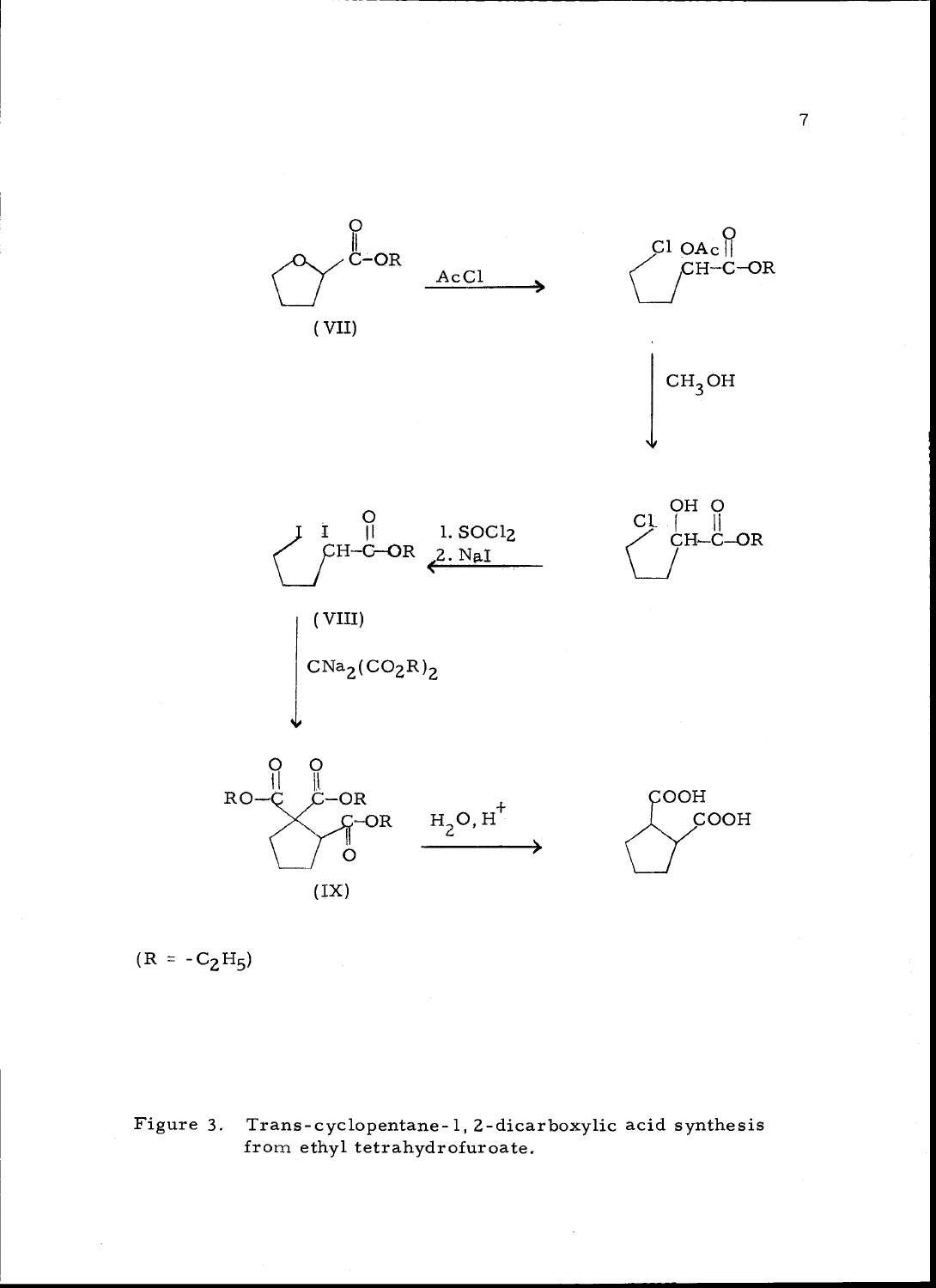

Figure 4. Trans-cyclopentane-1, 2-dicarboxylic acid synthesis from 2-carboethoxycyclohexanone.



# Figure 5. Trans-cyclopentane-1, 2-dicarboxylic acid synthesis<br>from ethyl cyclopent-l-ene-1-carboxylate.

dicarboxylic acid by following the method proposed by Aspinall and Baker (1). According to these investigators(1) this acid can be prepared by the addition of hydrogen cyanide to the double bond of ethyl cyclopent-1-ene-1-carboxylate (Figure 5, XII) followed by hydrolysis with hydrochloric acid of the cyano ester (Figure 5, XIII) formed in the reaction. This method is illustrated in Figure 5.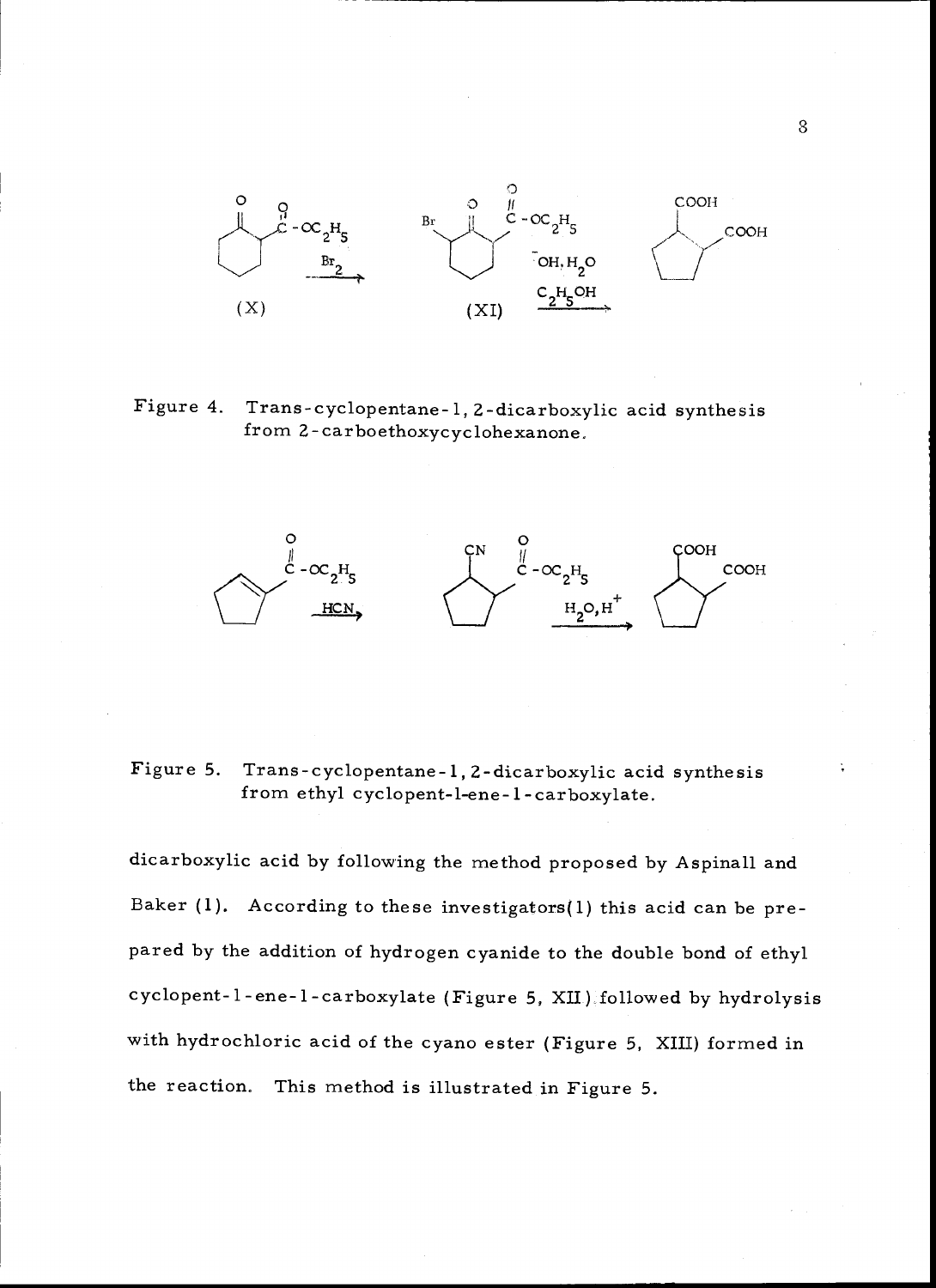# Preparation of Derivatives of Trans-cyclopentane -1, 2- dicarboxylic Acid

Owen and Peto (8) were able to prepare several cyclopentane derivatives starting with the sequence of reactions illustrated in Figure 5 for the preparation of the trans - cyclopentane -1, 2- dicarboxylic acid. These workers esterified this acid with methanol- sulfuric acid to produce the trans-dimethyl ester (Figure 5, XIV) in  $77\%$ yield. The reduction of this ester with lithium aluminum hydride afforded trans -1, 2- bishydroxymethylcyclopentane (Figure 5, XV).

Although cyclic compounds containing two trans -fused five membered ring are not very common Owen and Peto (8) synthesized the cyclic oxide trans-3-oxabicyclo  $[3, 3, 0]$  octane (Figure 5, XVII) in 67% yield. They esterified trans -1, 2- bishydroxymethylcyclopentane (Figure <sup>6</sup>, XV) with methanesulphonyl chloride in pyridine to form the trans -dimethanesulphonate derivative (Figure 6, XVI) which in turn was hydrolyzed in aqueous alkaline medium to yield the cyclic oxide.

In the same investigation these workers (8) carried out the synthesis of the sulfur counterpart of the cyclic oxide. trans -3 -thiabicyclo {3. 3. 0 ] octane (Figure 6, XXIII). This preparation was made by treating trans -1, 2- bishydroxymethylcyclopentane (Figure 6, XV) with toluene -p- sulphonyl chloride to form trans- ditoluene -psulphonate (Figure 6, XXI) which was then treated with potassium thiolacetate and thiolacetic acid in ethanol to give trans -1, 2 -di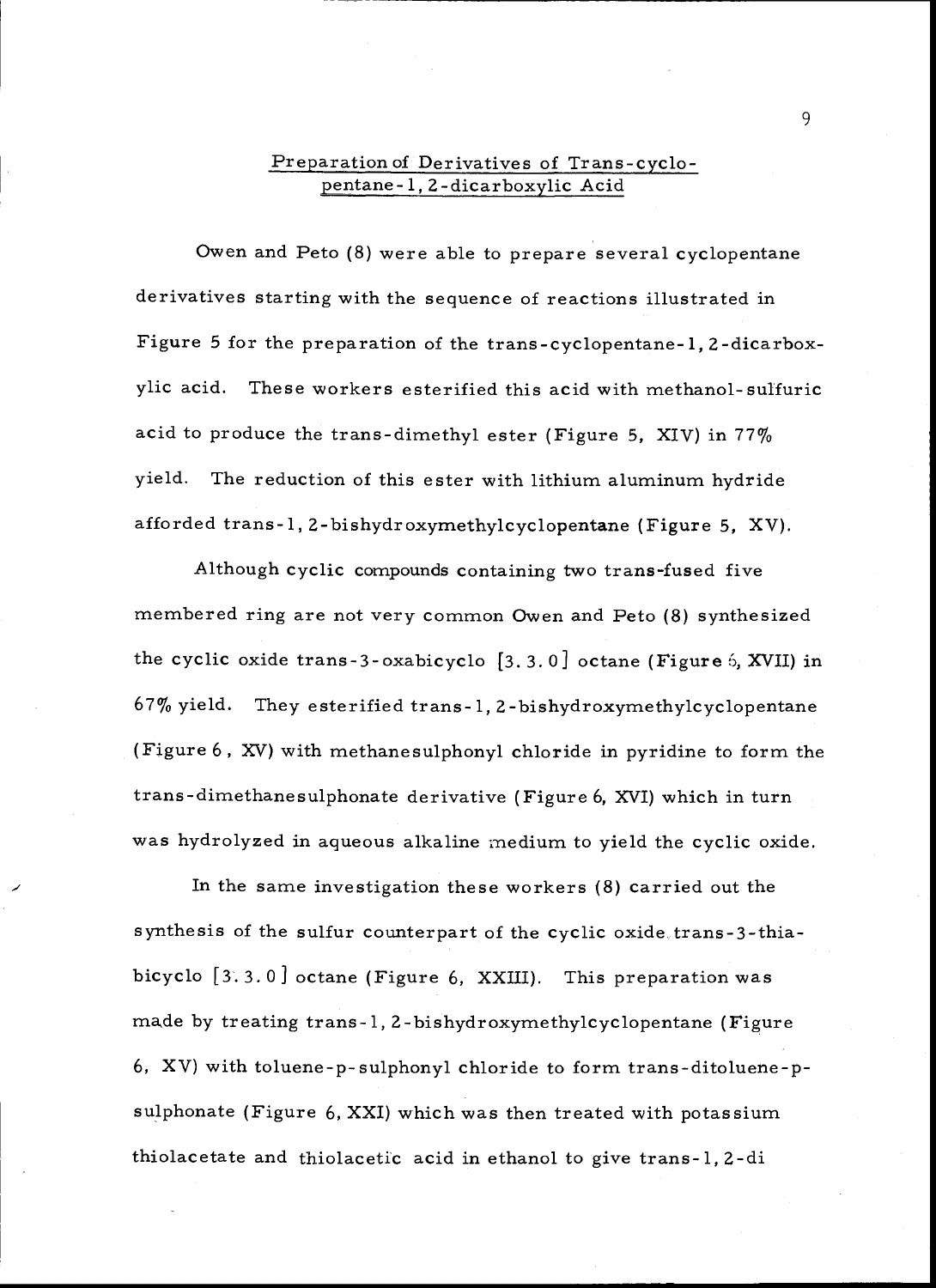(acetylthiomethyl)cyclopentane (Figure 6, XXII). This bisthiolacetate was hydrolyzed to the dithiol and the resulting solution when treated with Raney nickel gave the trans -3- thiabicyclo [3. 3. 0] octane (Figure 6, XXIII).

Another derivative synthesized by Owen and Peto (8) was trans - 2- methylcyclopentylmethanol (Figure 6, XX). This compound was made starting from the already prepared cyclic oxide (Figure  $6$ , XVII). The tetrahydrofuran ring of the trans cyclic oxide was submitted to a fission with acetyl bromide to produce trans-2- bromomethylcyclopentylmethyl acetate (Figure 6, XVIII) which after reaction with potassium thiol acetate gave trans -2- acetylthiolcyclopentylmethyl acetate (Figure 6, XIX). This compound was dethionated with Raney nickel which after hydrolysis formed trans -2 methylcyclopentylmethanol. The complete sequence for these reactions are illustrated in Figure 6.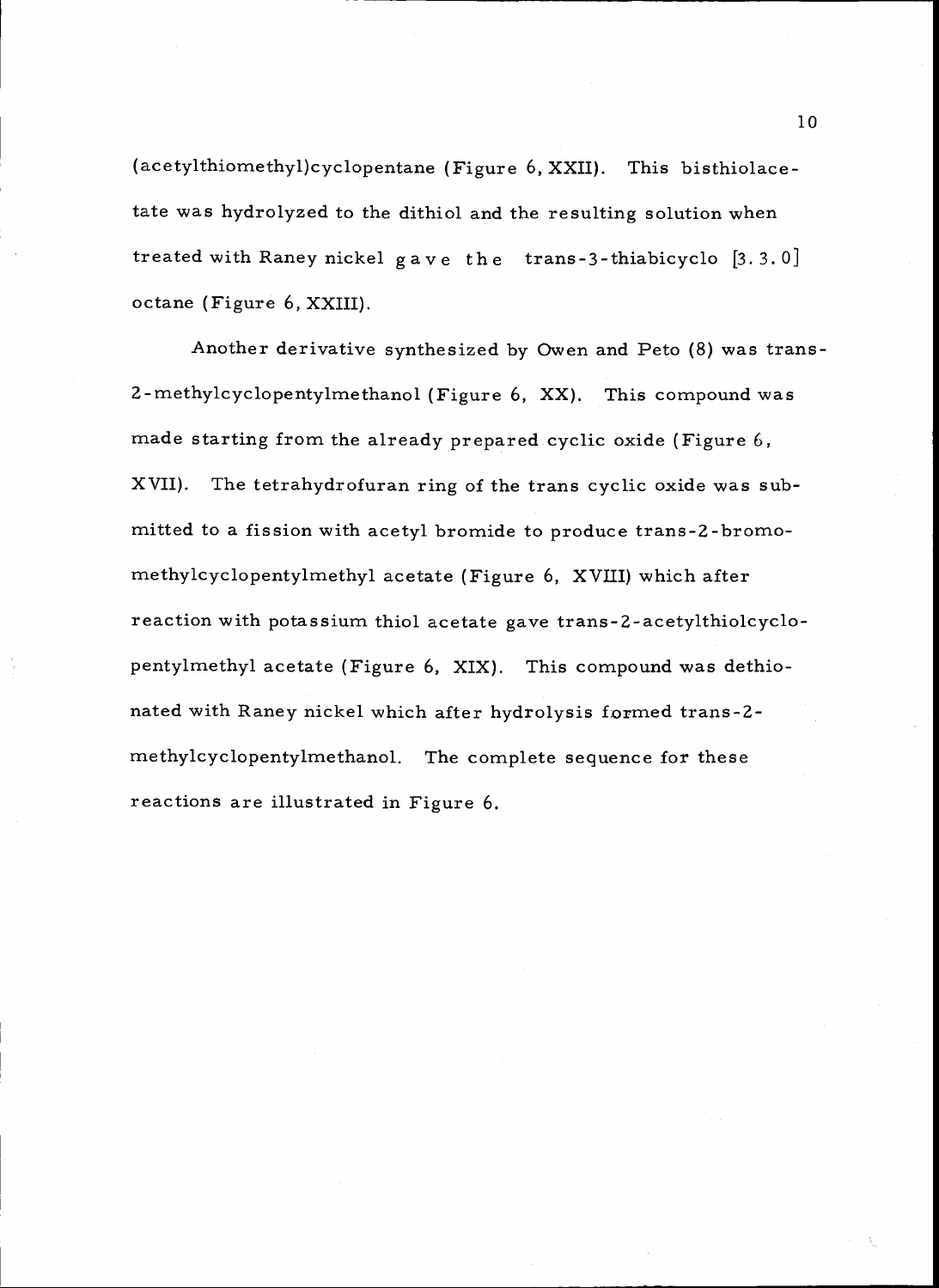

Figure 6. Preparation of derivatives of trans - cyclopentane -1, <sup>2</sup>-dicarboxylic acid.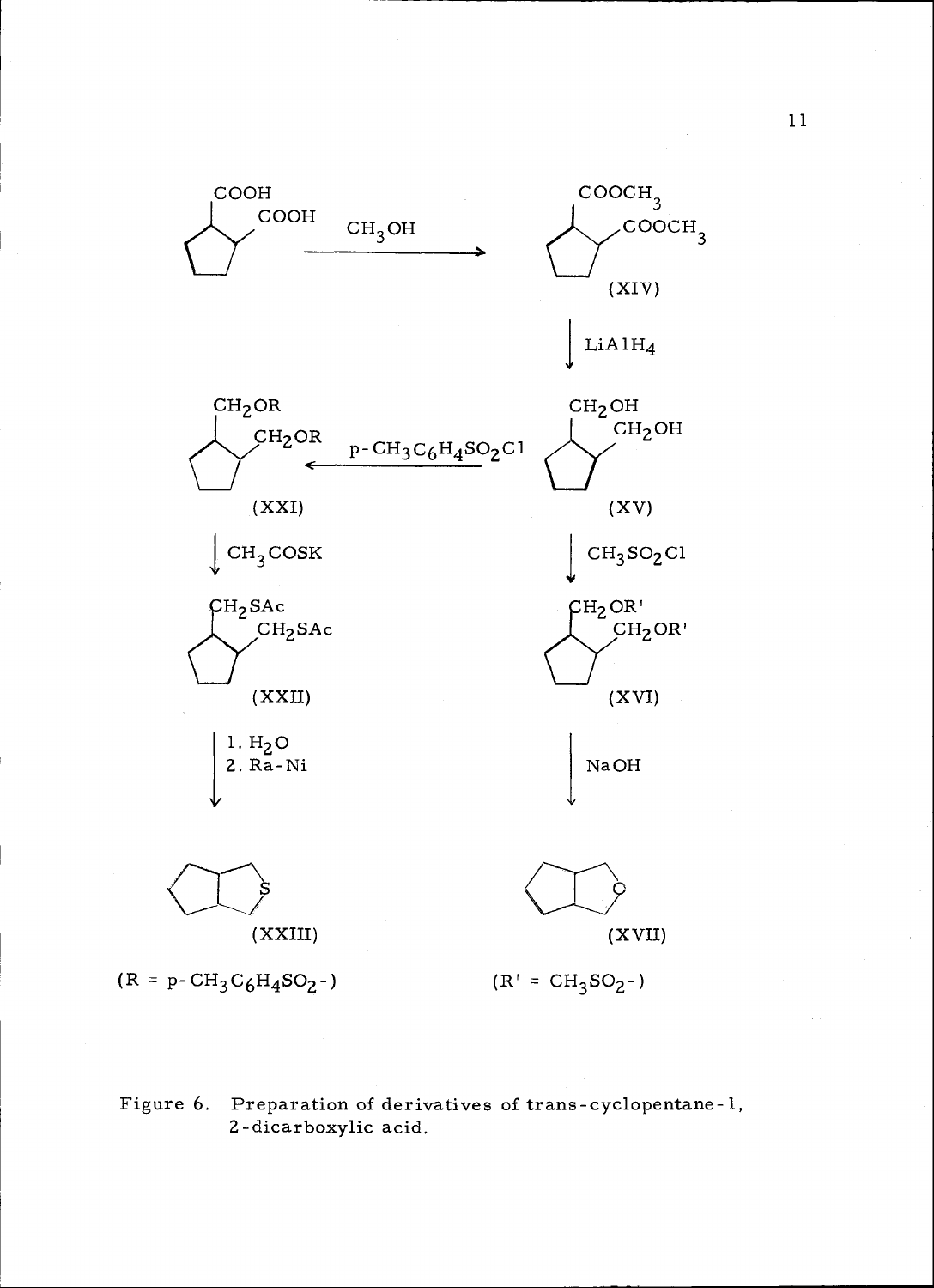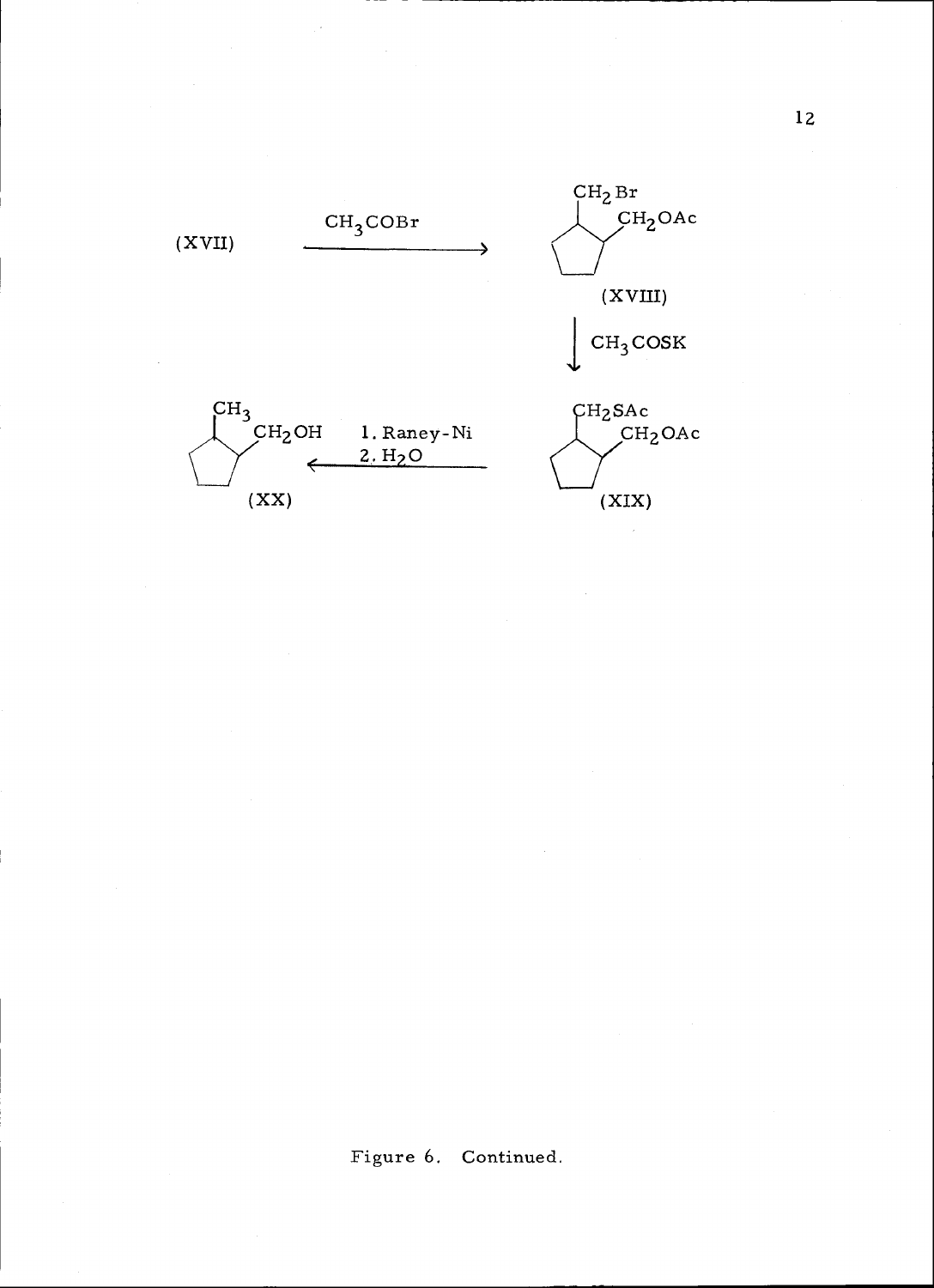#### **DISCUSSION**

In this laboratory we have studied the synthesis of trans- cyclopentane -1, 2- dicarboxylic acid. From the methods already mentioned the procedure proposed by Aspinall and Baker (1) does not appear promising since the starting material ethyl cyclopent-l-ene-l-carboxylate is difficult to obtain.

To prepare trans -cyclopentane -1, 2- dicarboxylic acid following the procedure suggested by Birch et al. (3) it is necessary to procure ethyl $\prec$ ,  $\delta$  -diiodovalerate as the starting material. This compound is not commercially available so that it is necessary to synthesize it. In the same investigation these workers (3) noted that this diiodovalerate ethyl ester could be synthesized starting with ethyl tetrahydrofuroate which is also a not readily available material.

Brenner's procedure (4) for the preparation of trans- cyclopentane-1, 2- dicarboxylic acid is a two -step synthesis starting with 2- carboethoxycyclohexanone which is a readily obtainable material although rather expensive. This two-step sequence of reactions consists first in the preparation of the 6-bromo-2-carboethoxycyclohexanone via the bromination of 2- carboethoxycyclohexanone. The second step for this procedure involves the alkaline hydrolysis of the 6-bromo-2-carboethoxycyclohexanone intermediate to yield the trans - cyclopentane -1, 2- dicarboxylic acid.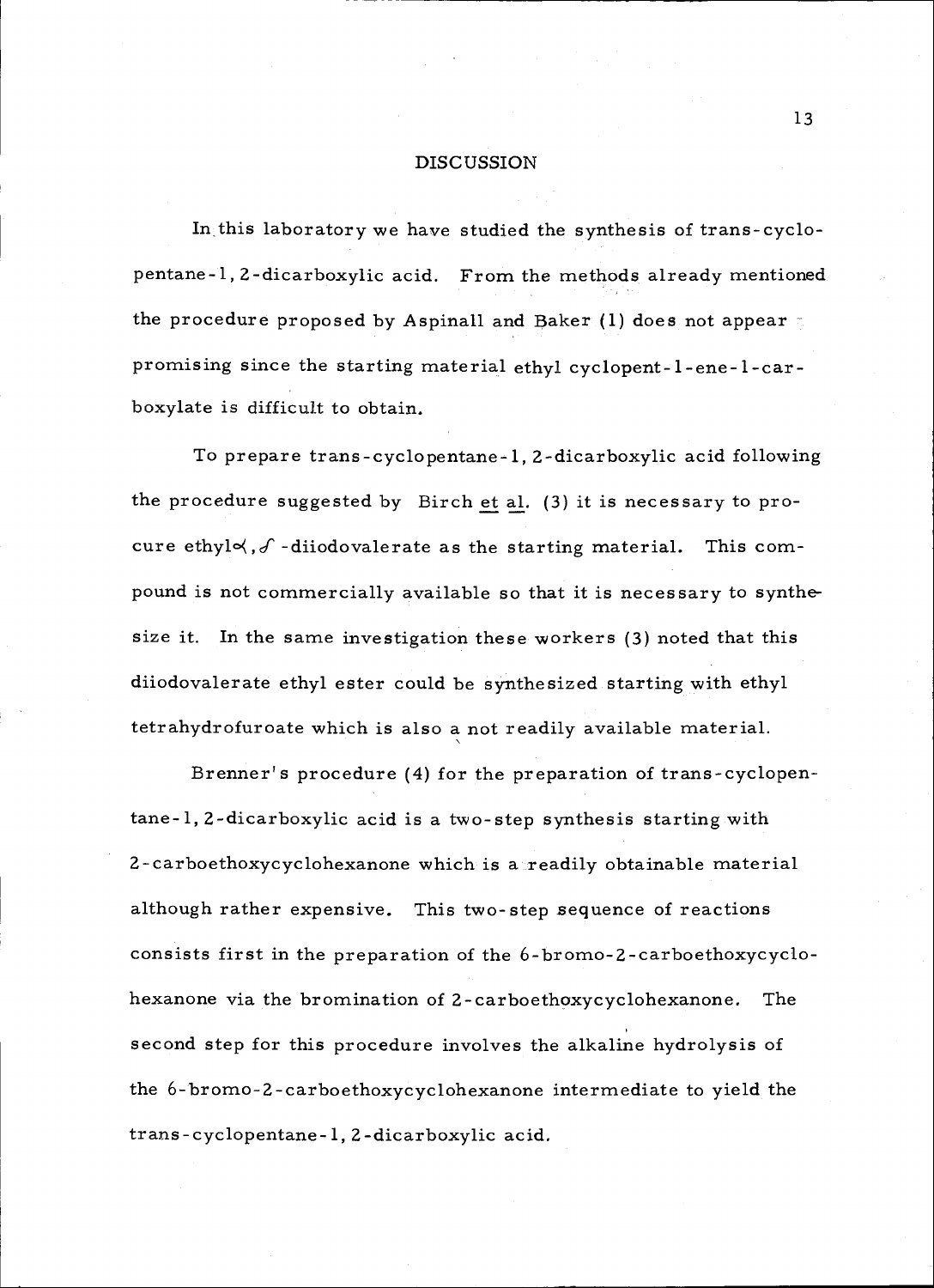Fuson and Cole (6) prepared the trans isomer of this cyclopentane diacid following a sequence of reactions starting with pimelic acid which is readily available. This procedure consists of several steps; first, the synthesis of pimeloyl dichloride from the reaction of pimelic acid with thionyl chloride. This is followed by the preparation of 2, 5- dibromopimelic acid which results from the bromination of pimeloyl dichloride. Esterification of the dibromopimelic acid with absolute ethanol yields diethyl 2, 5- dibromopimelate. Upon cyclization of this diethyl dibromo ester with sodium cyanide and hydrolysis of the ethyl 1-cyano-1, 2-cyclopentanedicarboxylate the product trans - cyclopentane -1, 2- dicarboxylic acid is obtained.

The original Perkin's procedure (9) offers a good route since the starting materials diethyl malonate and 1, 3- dibromopropane are both inexpensive and readily available. This procedure is a three step operation going from the reaction of the starting materials to the formation of trans - cyclopentane -1, 2- dicarboxylic acid. The crucial steps in this procedure center around the synthesis of tetraethyl pentane -1, 1, 5, 5- tetracarboxylate and the hydrolysis of the cyclopentane -1, 1, 2, 2- tetracarboxylic acid ethyl ester under conditions which would favor the trans over the cis dicarboxylic acid.

From the above considerations it appears that of the five reported procedures the methods of Brenner (4), Fuson (6) and Perkin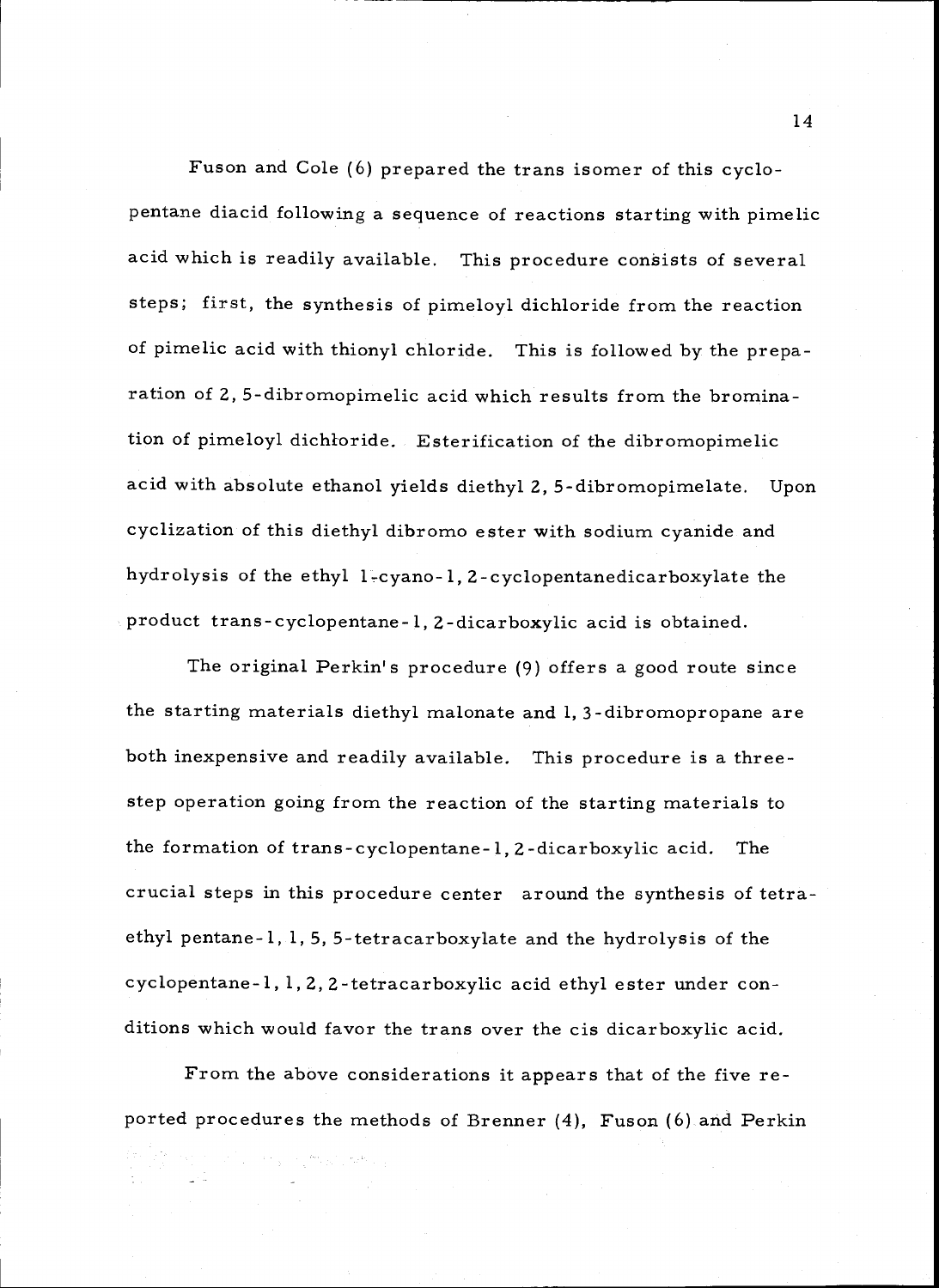(9, 10) offer the best approach to the synthesis of the trans- cyclopentane -1, 2 - dicarboxylic acid.

Since it is the purpose of this investigation to study the synthesis of trans - cyclopentane -1, 2- dicarboxylic acid it seems feasible to make a comparison of these three methods; to determine whether it would be possible to effect improvements in either of these three procedures that could lead to a more practical preparation of the desired diacid.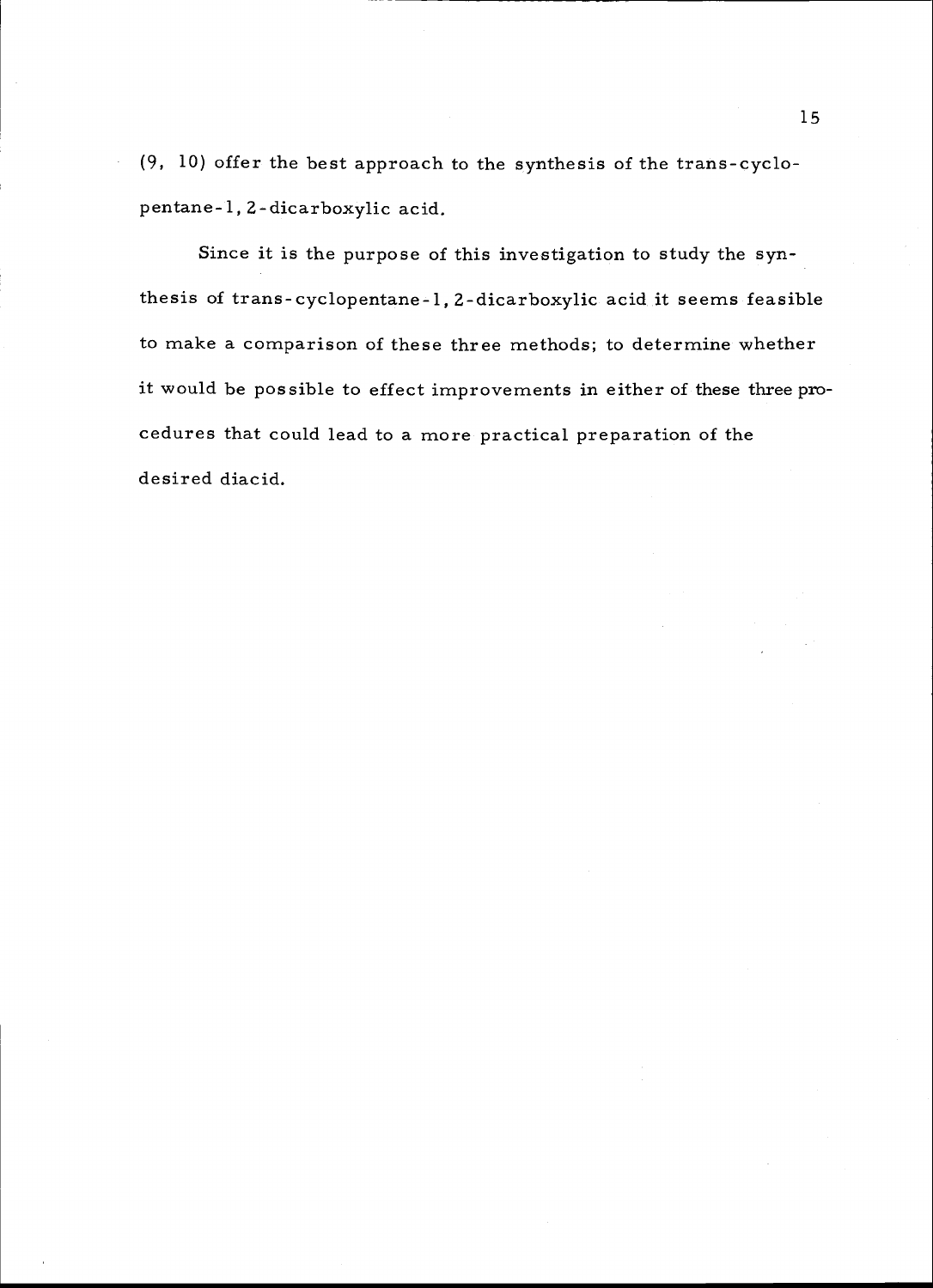### EXPERIMENTAL

# Brenner's Procedure

Trans - cyclopentane -1, 2- dicarboxylic acid was prepared following the directions given by Brenner (4). The experimental details were as follows:

6- Bromo -2- carboethoxycyclohexanone: A given amount of bromine (0.146 mole) was slowly added to a well agitated solution of 25.Og(0. 146 mole) of 2- carboethoxycyclohexanone in 10 ml of dry ether. During the addition the reaction mixture was cooled in an ice bath with salt. After the addition was complete the reacting mixture was diluted with ether and poured onto 20.0 g of sodium carbonate and ice. The ether extract was separated by means of a dropping funnel; and after distillation of the ether, the oily fraction was distilled under reduced pressure to yield 29.6  $g$  (82%) of the product boiling at  $123 - 125^\circ/4$  mm.

Trans - cyclopentane -1, 2- dicarboxylic acid: Twelve g of 6 -bromo-2- carboethoxycyclohexanone was refluxed for one hour with a solution of nine g of sodium hydroxide in ten ml water and 150 ml of ethanol. After that nitrogen was bubbled through the solution, most of the alcohol was evaporated, and the residue acidified with hydrochloric acid. The solution was then saturated with ammonium chloride. The crude product was extracted with ether and after

a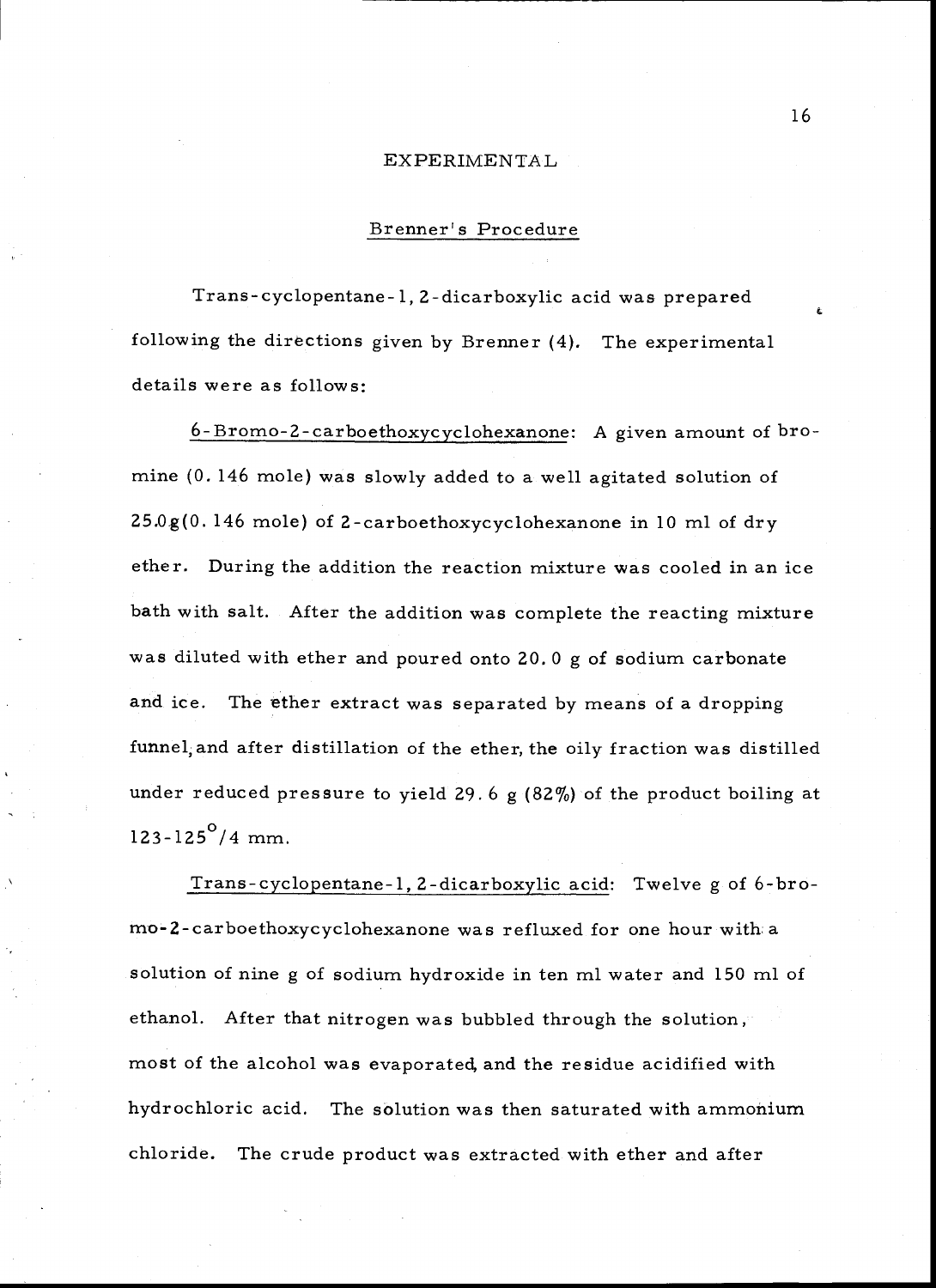evaporation the residue was recrystallized from benzene - methanol solution to yield 4.7 g of the trans diacid  $(82\%)$ . The over-all yield was 67.2%.

# Fuson and Cole Procedure

According to the directions given by Fuson and Cole (6) trans cyclopentane-1, 2- dicarboxylic acid was synthesized from pimelic acid. In the last step of this synthesis the modification of Fuson et al. (7) was followed.

Pimeloyl dichloride: A mixture of 60 g of pimelic acid and 100 ml of thionyl chloride was heated under reflux for about five hours. After the excess of thionyl chloride had been removed at reduced pressure the residue was distilled to yield 64.2  $g$  (87.1%) of the compound boiling at  $115 - 118^{\circ}/6$  mm.

2, 5- Dibromopimeloyl chloride: A given amount of bromine (0. 64 mole) was slowly added through a separatory funnel to 64.0 <sup>g</sup> (0.32 mole) of pimeloyl dichloride. The mixture was then heated on a water bath at  $60-65^{\circ}$  for a period of six hours.

Diethyl 2, 5- dibromopimelate: An excess of absolute ethanol was carefully added to the cooled and well stirred crude product containing the 2, 5- dibromopimeloyl chloride. The excess of ethanol was then removed at reduced pressure. The ester after the addition of water was extracted with ether washed with with dilute sodium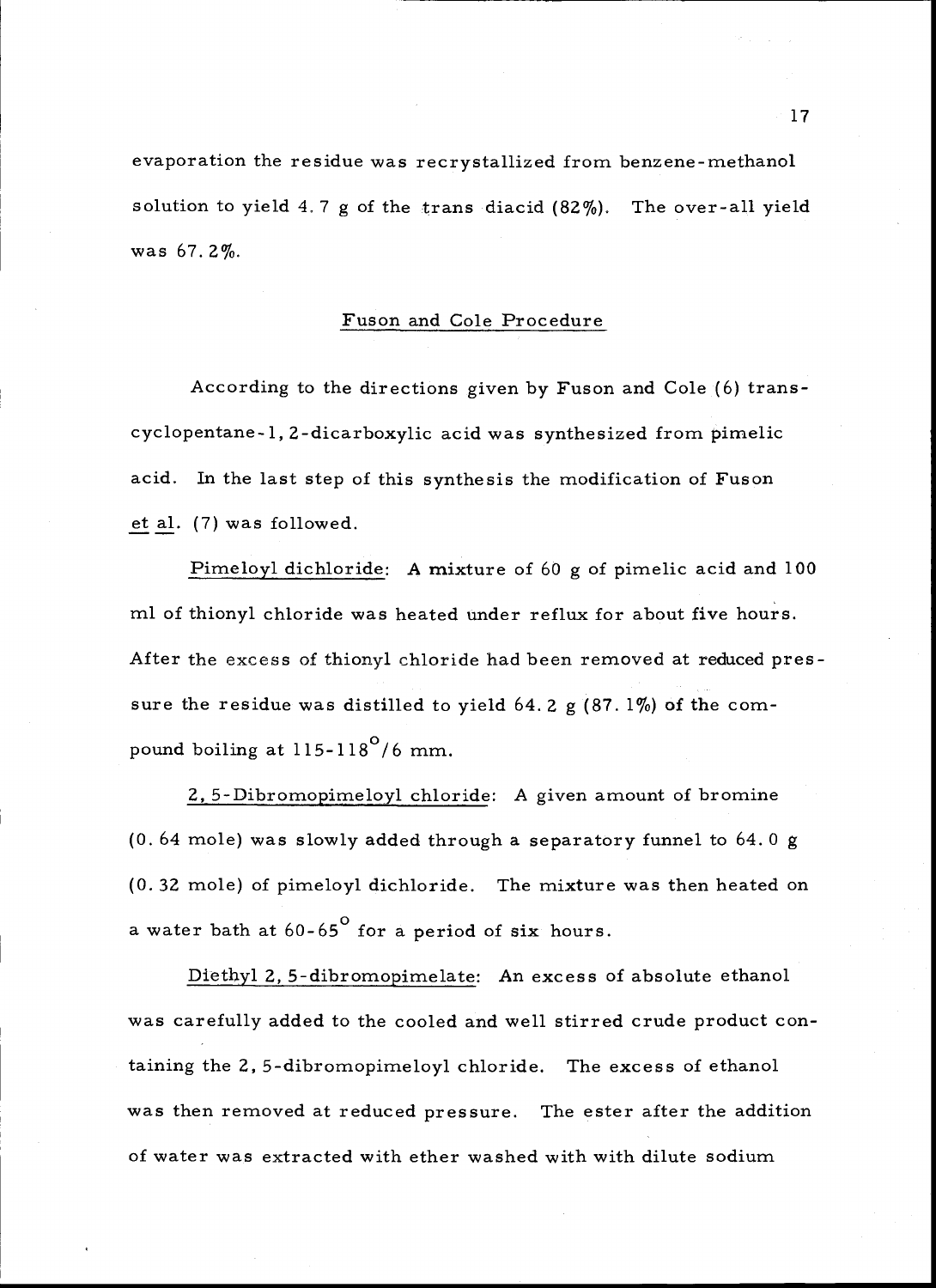carbonate and upon distillation under reduced pressure yielded 114.5 <sup>g</sup>(89. 7 %) of diethyl 2, 5- dibromopimelate b. p. 178 -180/6 mm.

Ethyl 1- cyano -1, 2- cyclopentane dicarboxylate: Fifty g of diethyl 2, 5- dibromopimelate were mixed with 25 g of sodium cyanide and 30 ml of absolute ethanol. The mixture was refluxed for 60 mm. hours. After this refluxing period the mixture was cooled and filtered. The filtrate distilled in vacuo gave the cyano compound in 81.6% yield  $(24.5 g)$  boiling at 135-136<sup>°</sup>/3.7 mm.

Trans - cyclopentane -1, 2- dicarboxylic acid: Twenty eight <sup>g</sup> of ethyl 1-cyano-1, 2-cyclopentane dicarboxylate were heated under reflux with 100 ml of concentrated hydrochloric acid for 90 hours. Upon completion of this reflux period the solid which separated on cooling was filtered and recrystallized from water using charcoal. The yield of the trans diacid m. p. 161-163<sup>°</sup> was 16.8 g (90.1%). The over-all yield from pimelic acid was 57.1%.

# Original Perkin's Procedure

Trans - cyclopentane -1, 2- dicarboxylic acid synthesis according to the original Perkin's procedure (9) consisted of three steps. Synthesis of tetraethyl pentane -1, 1, 5, 5- tetracarboxylate in the first step followed by the formation of tetraethyl cyclopentane-1,1,2,2 tetracarboxylate in the second step. The last step involved the hydrolysis of the cyclopentane tetracarboxylic acid ester to yield the 解激动 电图 "我们"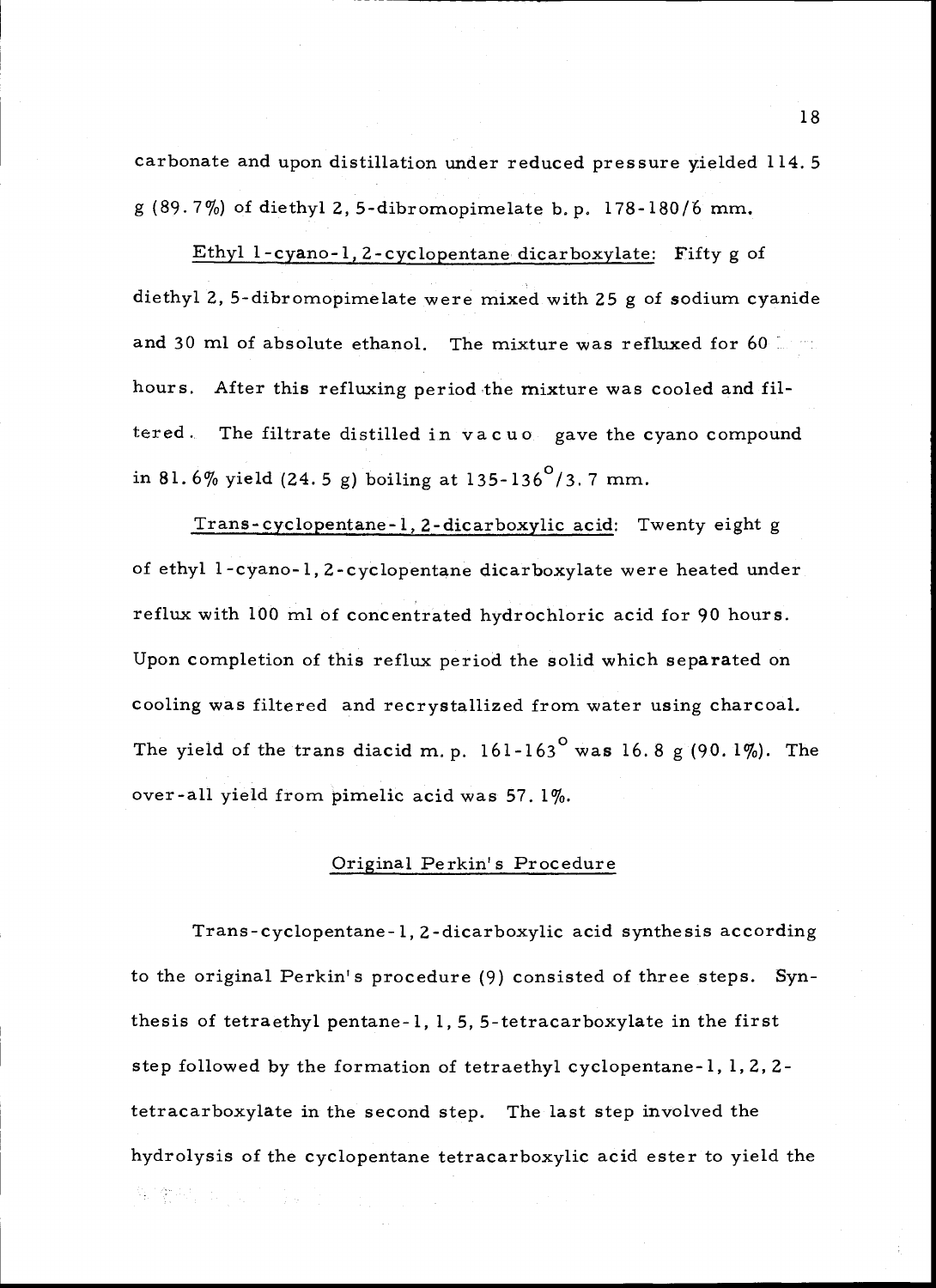dicarboxylic pentane acid as the trans isomer.

Step one. A cool mixture of diethyl malonate and 1, 3- dibromopropane in the ratio  $2:1$  respectively was slowly added to a cooled solution of sodium ethoxide. After standing for a moment the reaction set in with evolution of heat. The sodium bromide which formed was dissolved with water and a few drops of sulfuric acid. After extraction with ether followed by distillation, the crude oil was subjected to a steam distillation in order to separate the tetraethyl pentanecarboxylic acid ester from any unchanged 1, 3- dibromopropane, unreacted diethyl malonate and from the by- product diethyl cyclobutane-1, 2-dicarboxylate. The tetraethyl pentanetetracarboxylic acid ester that remained in the flask was extracted with ether, washed with dilute sodium carbonate, dried over calcium chloride and purified by fractionation under reduced pressure. Following these directions tetraethyl pentane -1, 1, 5, 5- tetracarboxylate was obtained in 19 -21% yield.

Step two. In order to prepare the cyclopentane tetracarboxylic acid ester intermediate Perkin (9) mixed a cooled solution of tetraethyl pentane -1, 1, 5, 5- tetracarboxylate in ether with a cooled ethereal solution of sodium ethoxide. After the disodium salt of the tetra ester separated bromine was added and the oil formed in this cyclization process was extracted with ether. Removing the ether left the crude tetraethyl cyclopentane -1, 1, 2, 2- tetracarboxylate.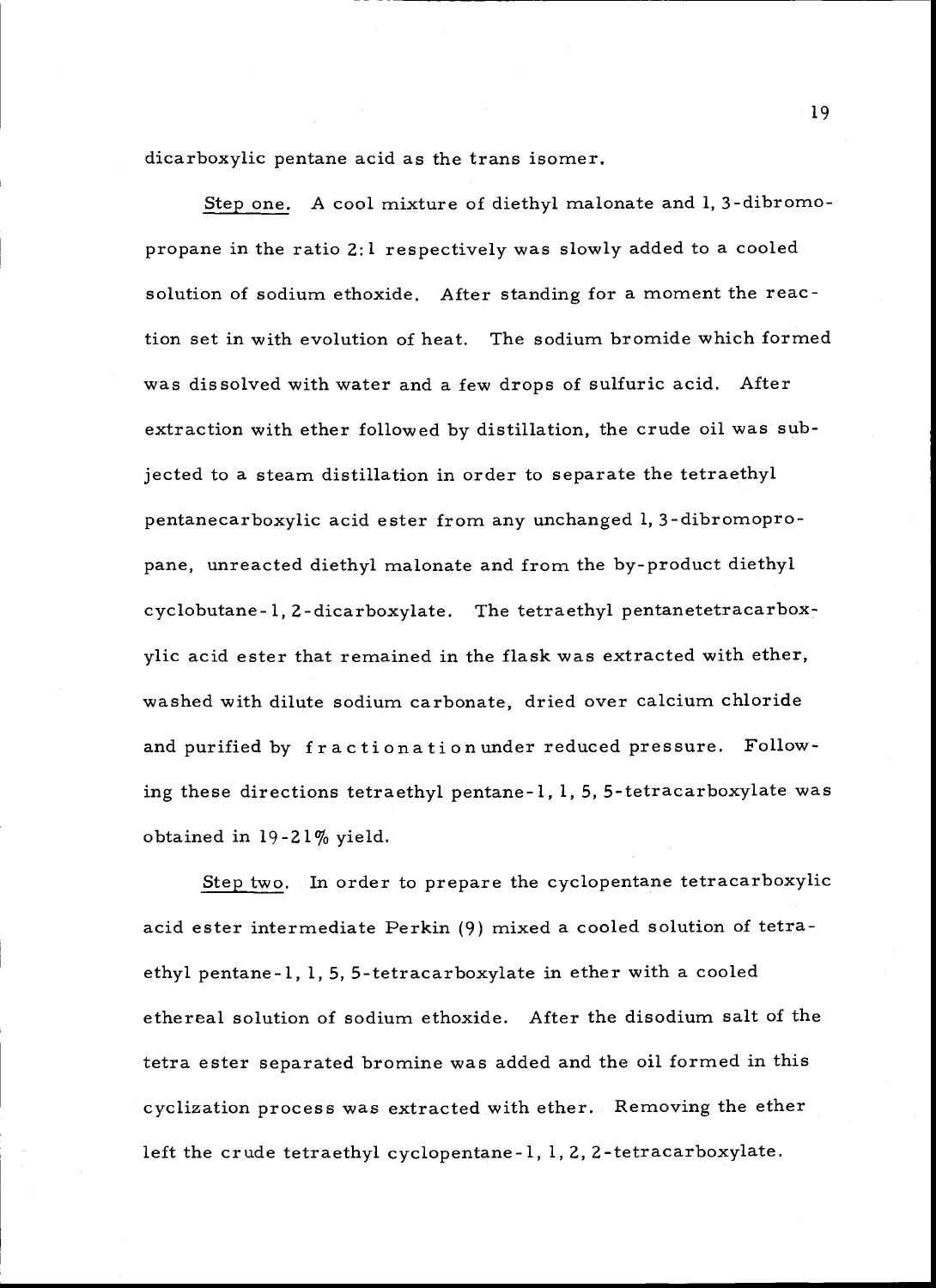Step three. To get the diacid Perkin (9) hydrolyzed the crude tetraethyl cyclopentane -1, 1, 2, 2- tetracarboxylate (without any further purification) with potassium hydroxide in a little alcohol. The potassium salt was treated with an excess of sulfuric acid and the free cyclopentane -1, 1, 2, 2- tetracarboxylic acid was extracted at least 20 times with ether. After drying the ethereal solution over calcium chloride followed by the usual work up, the cyclopentane-tetra- $\mathbb{R}^n$ carboxylic acid was obtained as a brownish syrup. This syrup-like tetra acid heated at  $200 - 220^{\circ}$  yielded trans-cyclopentane-1, 2-dicarboxylic acid in an impure form. In this investigation Perkin (9) gave a long procedure for purifying the trans - cyclopentane -1, 2 dicarboxylic acid. This step yielded 12. 6% for the impure compound. At this point the over -all yield was 2. 4 -2. <sup>6</sup>%.

This original last step (9) years later was considered by Perkin (10) to be time and material consuming. In a new procedure (10) this step was modified in an attempt to get better yields for the trans diacid. In this modified procedure the crude tetraethyl cyclopentane -1, 1, 2, 2- tetracarboxylate was hydrolyzed in an aqueous solution of acetic and sulfuric acids in a reflux apparatus for two days. After the refluxing period the acetic acid and ethanol were removed by steam distillation. The brownish crust that remained in the flask was then purified by recrystallization using charcoal. Using this modification and after two days of refluxing trans - cyclo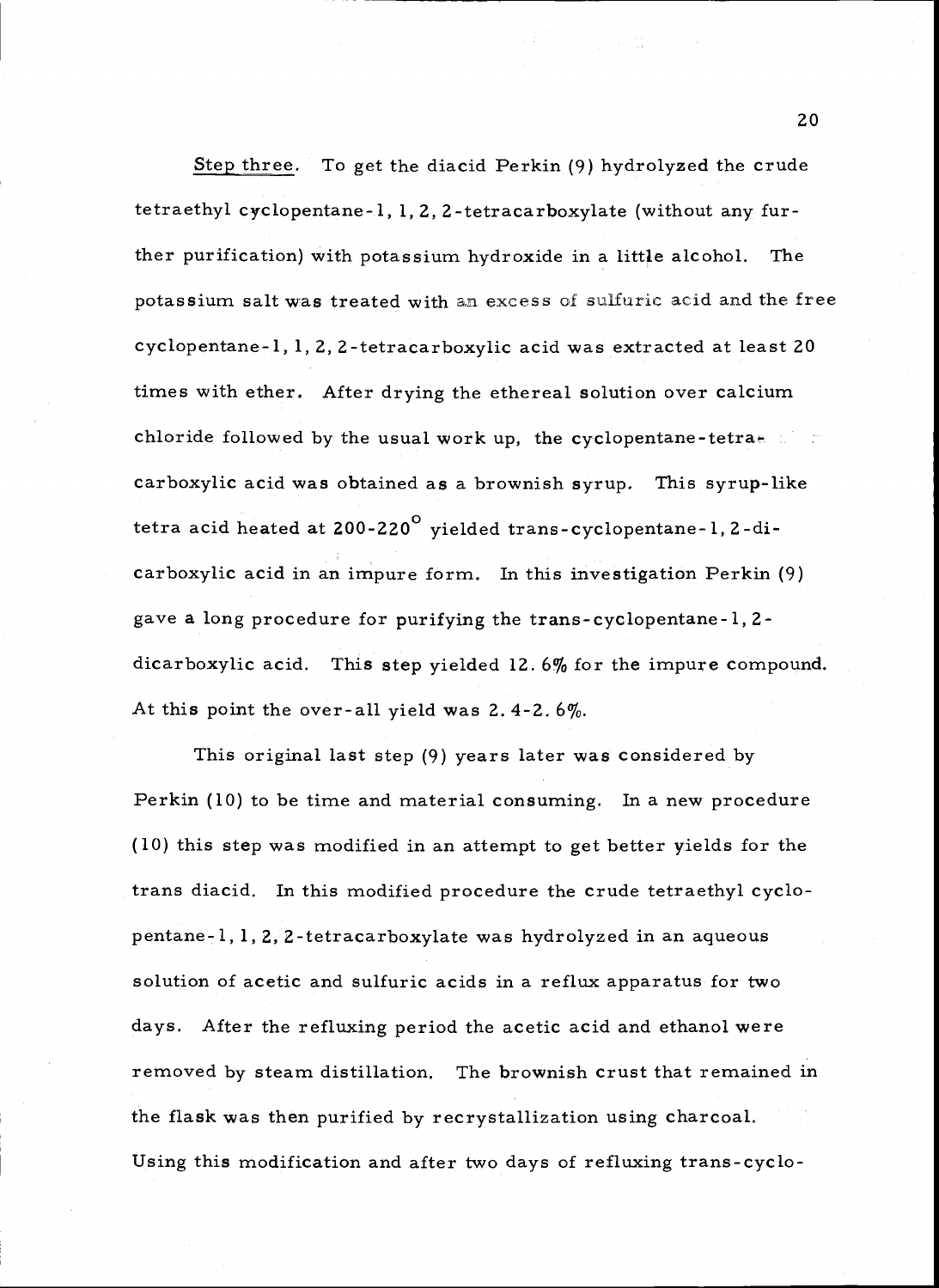pentane -1, 2- dicarboxylic acid was obtained in 35. 4% yield; the overall yield was calculated to be 6.7% to 7.4%.

Each of these steps of Perkin's procedure have been studied in this laboratory. Special attention was given to the first and third steps which are the most important in the synthesis of trans- cyclopentane -1, 2- dicarboxylic acid by this route.

The first step of the original procedure (9) for the synthesis of tetraethyl pentane -1, 1, 5, 5- tetracarboxylate was carried out using diethyl malonate in varying ratios. The yields of the tetra ester are given in Table 1. Run 1 to 4 were worked out following the original conditions (9) and in the same ratio. In run 5 a large excess of diethyl malonate was used under the same original conditions. Runs 6, 7, 8, 9 and 10 were further modified by allowing the formation of the enolate anion first. This step was made by adding cooled diethyl malonate to a cooled solution of sodium ethoxide in absolute alcohol. Using care 1, 3- dibromopropane was added dropwise to the solution. After the addition was completed the mixture was heated on a water bath with continued stirring for three hours. Under these conditions it was found that the best yield of tetraethyl pentane-1,  $l$ ,  $5$ , 5- tetracarboxylate was obtained when the ratio 6:1 of diethyl malonate to 1, 3- dibromopropane was employed.

The second step for the formation of tetraethyl cyclopentane -1, 1, 2, 2- tetracarboxylate was carried out under the original conditions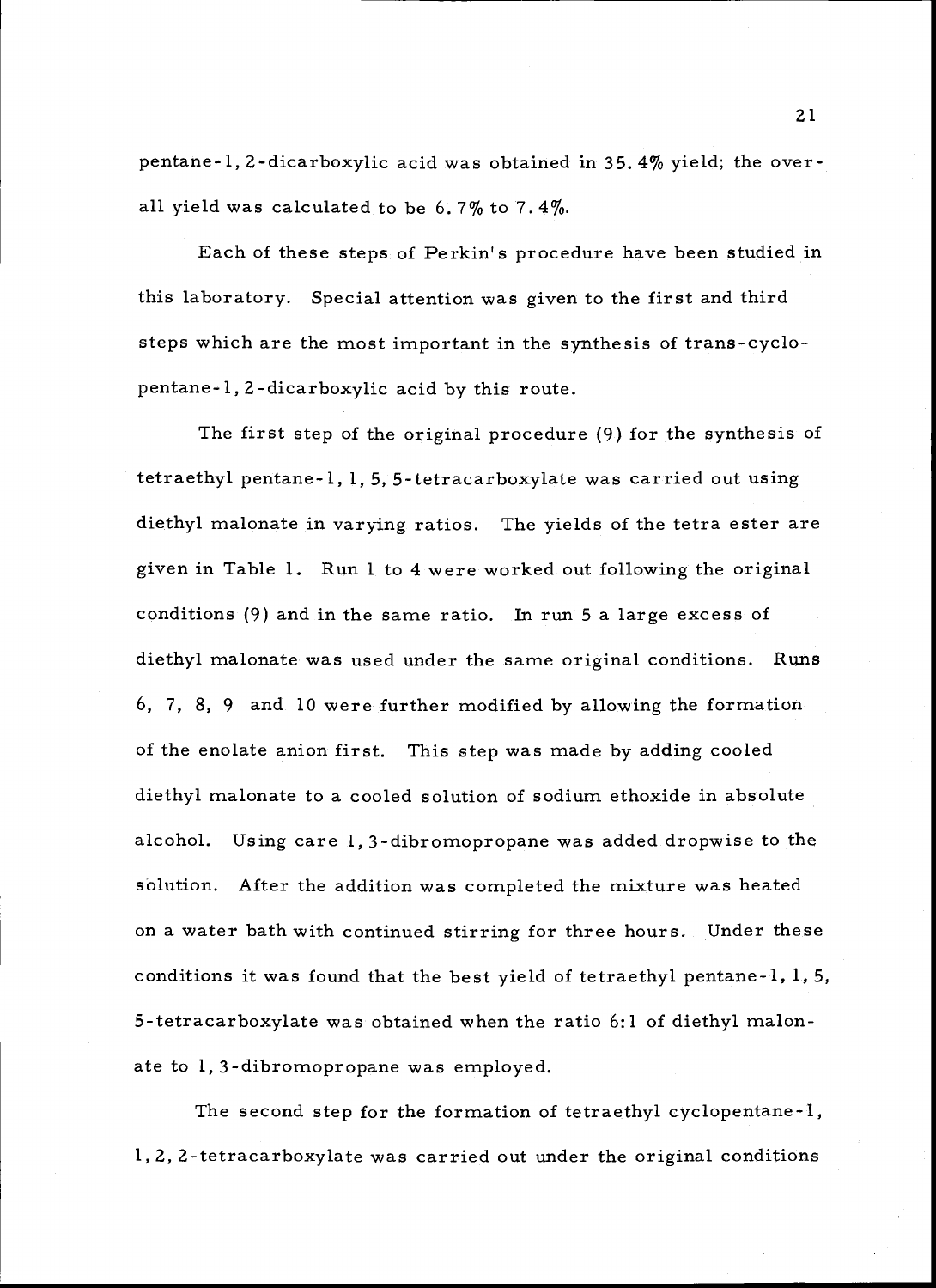|                | Ratio of Reagents   |                |                  | Yield of Tetraethyl                          |  |
|----------------|---------------------|----------------|------------------|----------------------------------------------|--|
| Run No.        | 1, 3-Dibromopropane | Sodium         | Diethyl Malonate | pentane-1, 1, 5, 5-<br>tetracarboxylate $(%$ |  |
| $1$ to $4$     |                     | $\overline{2}$ | $\mathbf{2}$     | $19 - 21$                                    |  |
| 5              | $\bf{l}$            | $\bf 8$        | $\bf 8$          | 32.6                                         |  |
| 6              | 1                   | $\overline{2}$ | 5                | 78.3                                         |  |
| $\overline{7}$ | $\blacksquare$      | $\overline{c}$ | $\boldsymbol{6}$ | 84.6                                         |  |
| 8              |                     | $\overline{2}$ | $\overline{7}$   | 84.2                                         |  |
| 9              |                     | $\overline{2}$ | $\bf 8$          | 73.68                                        |  |
| 10             |                     | $\overline{2}$ | 12               | 71.6                                         |  |
|                |                     |                |                  |                                              |  |

| Table 1. Yields of tetraethyl pentane-1, 1, 5, 5-tetracarboxylate from the alkylation of |  |
|------------------------------------------------------------------------------------------|--|
| diethyl malonate with 1, 3-dibromopropane.                                               |  |

 $\frac{2}{2}$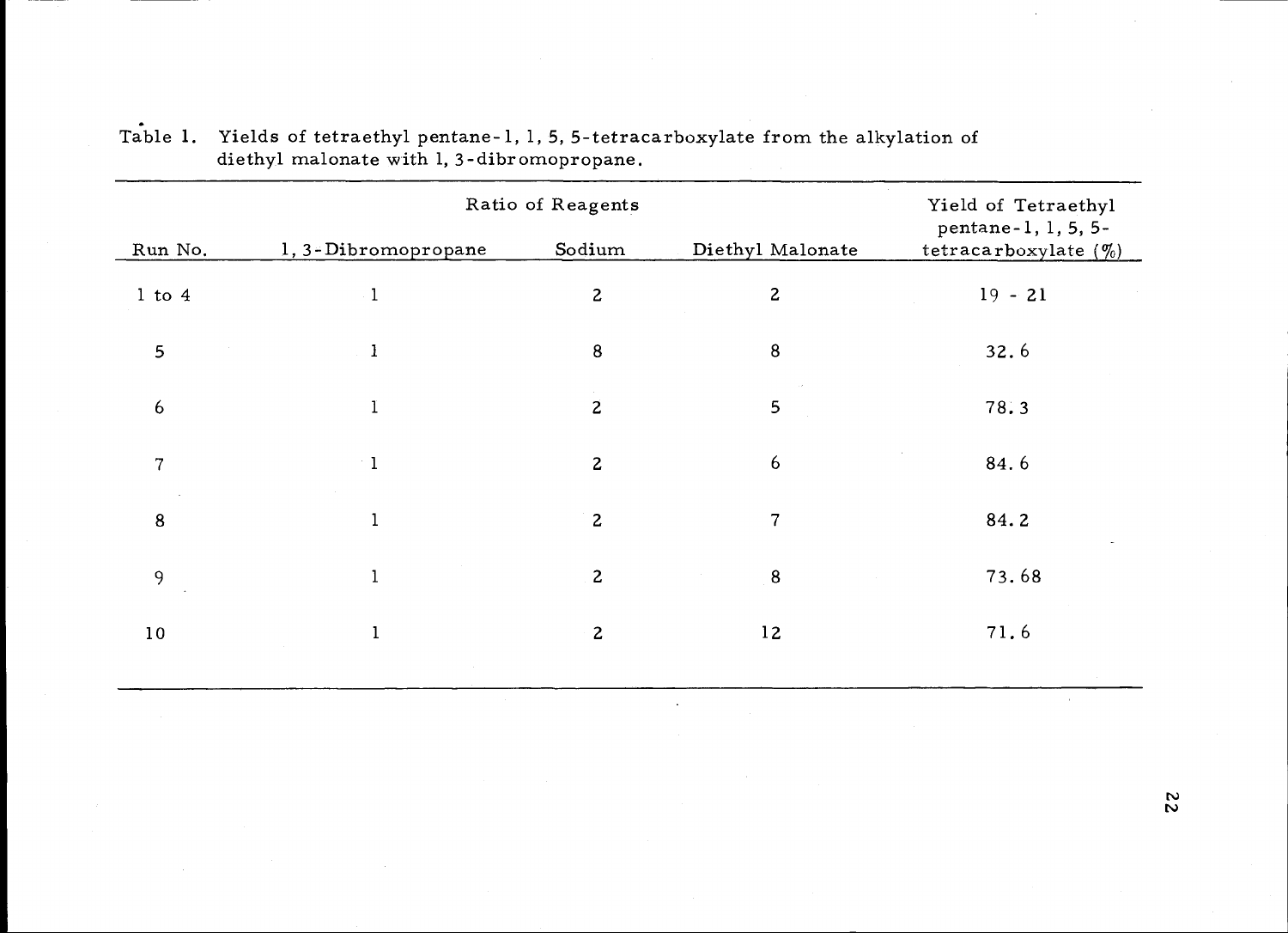(9). This cyclic intermediate product without any further purification was used in the third step.

Trans - cyclopentane -1, 2- dicarboxylic acid was prepared in the third step following the modified directions (10). Under these conditions the trans diacid was obtained in 35. 4% yield. By increasing the reflux period to three days the yield was improved up to 41.7%. Changing the hydrolysing agent from the aqueous mixture of acetic and sulfuric acids to concentrated hydrochloric acid and increasing the reflux time to five days gave 79.2% yield of the cyclopentane dicarboxylic acid.

Based on these improvements for the first and third steps of the original (9) and modified (10) directions proposed by Perkin the following procedure for the synthesis of tetraethyl pentane-1,  $1, 5, 5$ tetracarboxylate and trans - cyclopentane -1, 2- dicarboxylic acid was devised.

Tetraethyl pentane -1, 1, 5, 5- tetracarboxylate: In a 1 -liter three - necked flask carrying a separatory funnel, mechanical stirrer and a reflux condenser fitted with a calcium chloride tube, a solution of sodium ethoxide was prepared by adding 11.5 g of fresh-cut sodium in small pieces to 350 ml of dried absolute ethanol.<sup>1</sup>

<sup>1</sup>Sodium, 3. 5 g, was added to 450 ml of 99. 5% ethanol. After it has dissolved 13. 8 g of ethylphthalate was added. The solution was heated to reflux for two hours and 350 ml of alcohol were distilled directly into the reaction flask.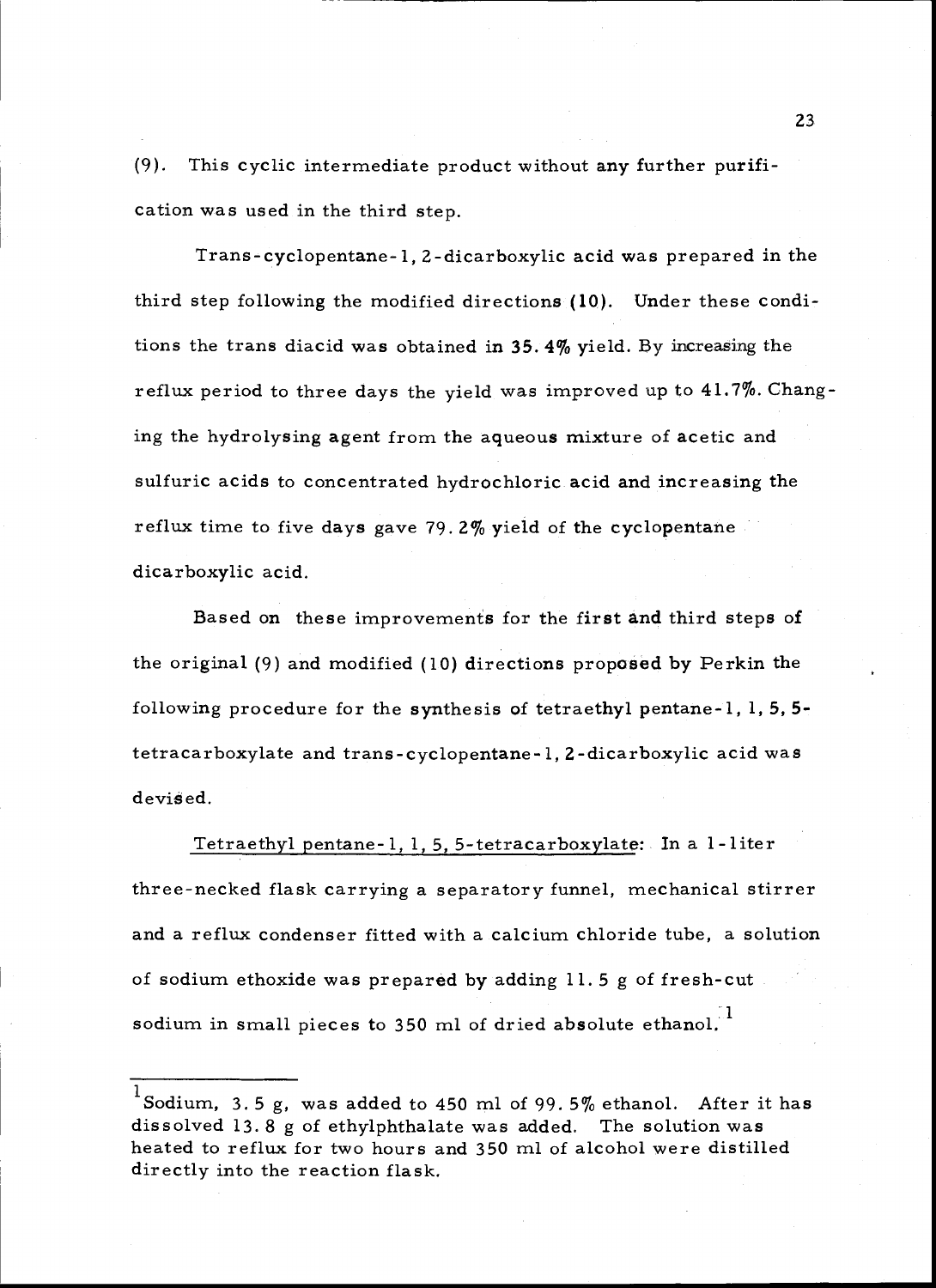The mixture was cooled in an ice bath and  $240.25$  g (1.5 mole) of cooled diethyl malonate were slowly added through the dropping funnel. 1, 3- Dibromopropane, 50. 50 g (0.25 mole), was added dropwise by means of the separatory funnel. After the addition was completed the reacting mixture was heated on a water bath and refluxed with stirring for three hours. Upon completion of the reflux period the alcohol was removed by distillation until the bulk of it had been recovered. After cooling 400 ml of water were added together with few drops of sulfuric acid to dissolve the sodium bromide produced in the reaction. The oily compound was then separated by extraction with three 200 ml portions of ethyl ether. The ether was removed by distillation and the reaction mixture was subjected to a rapid steam distillation until oily drops were no longer observed in the distillate.<sup>2</sup> The tetraethyl pentanetetracarboxylic acid ester that remained in the flask was cooled and extracted with two 100 ml portions of ether; this extract was dried over calcium chloride. The solution was filtered and after removal of the ether the residue was purified by vacuum distillation. The yield of product boiling at  $185-190^{\circ}/1.5$  mm was 76.2 g  $(84.6\%)$ .

Tetraethyl cyclopentane -1, 1, 2, 2- tetracarboxylate:: Fifty four <sup>g</sup>

<sup>&</sup>lt;sup>2</sup>The steam distillation separates unchanged diethyl malonate together with diethyl cyclobutane -1, 1- dicarboxylate formed as a side reaction from the desired tetraethyl pentane-1, 1, 5, 5-tetracarboxylate.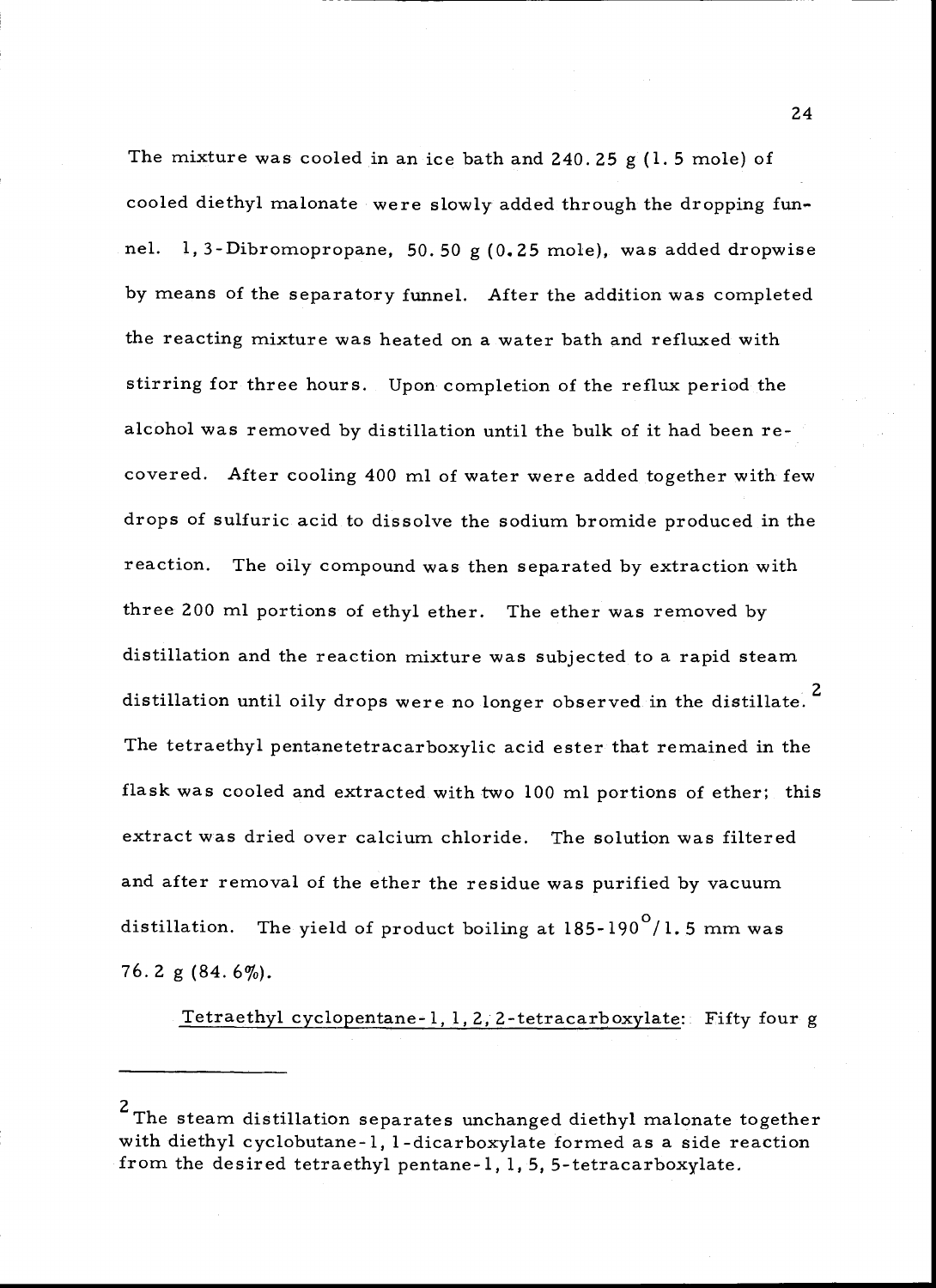of tetraethyl pentane-1, 1, 5, 5-tetracarboxylate was dissolved in 150 g of pure dry ether and then an ethereal solution<sup>3</sup> of sodium ethoxide containing 6. 9 g of sodium was slowly added. The operation was effected in an ice bath and the reacting components were carefully cooled before mixing. After ten minutes 24 g of bromine was slowly added through a dropping funnel, the mixture being well agitated during the addition. After the addition was completed the product was allowed to stand for an hour and then mixed with an equal volume of water. The aqueous layer was extracted with ether and after distilling off the ether crude tetraethyl cyclopentane -1, 1, 2, 2- tetracarboxylate was obtained.

Trans - cyclopentane -1, 2- dicarboxylic acid: The crude tetraethyl cyclopentane -1, 1, 2, 2- tetracarboxylate was dissolved in 300 ml of concentrated hydrochloric acid and the mixture placed in a round bottomed flask fitted with a reflux condenser. The mixture was heated under reflux for five days. After this reflux period the crystalline compound that separated after cooling was collected. The crude material was decolorized with charcoal and recrystallized from water to give 17.3 g  $(73\%)$  of white crystals of trans-cyclopentane-1, 2-dicarboxylic acid m. p.  $161-163^\circ$ . The mother liquor was

 $^3$ This solution was prepared by dissolving 6.9 g of sodium in as little alcohol as possible and then while still hot pouring it in about five times the volume of dry ether.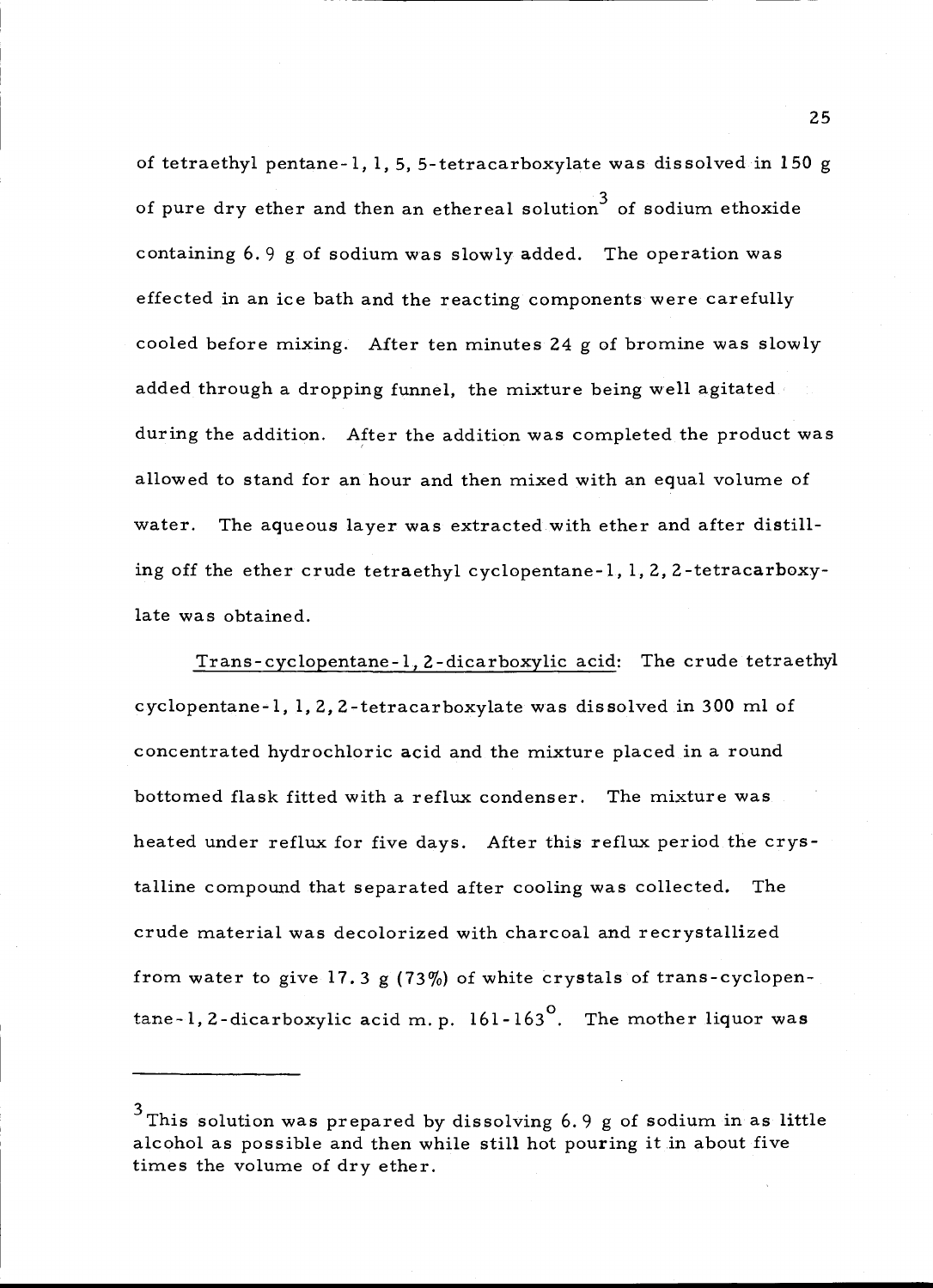concentrated and the final yield was 18.8 g (79.2%). The over-all yield for this product was 67%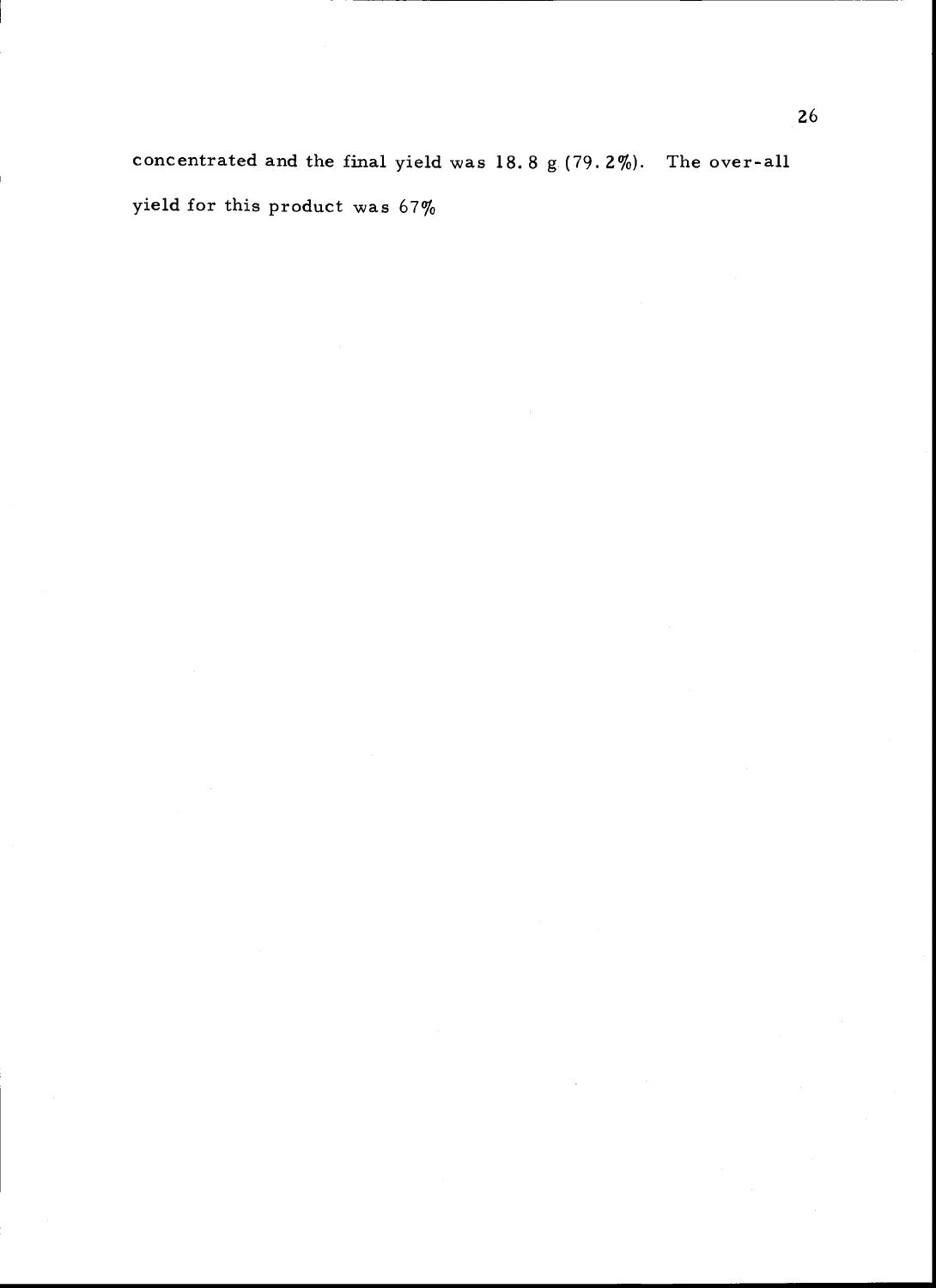#### SUMMARY AND CONCLUSIONS

Of the five published procedures for the synthesis of the trans cyclopentane -1, 2- dicarboxylic acid Birch et al. (3) and Aspinall and Baker (1) were not confirmed in this laboratory since the starting material ethyl a,  $\delta$ -diiodovalerate and ethyl cyclopent-l-ene-l-carboxylate respectively are rather rare compounds which were not available. From the data given in the literature the procedure described by Birch et al. (3) gave an over -all calculated yield of 46.9% for the trans -cyclopentane -1, 2- dicarboxylic acid. On the other hand calculations made from the data given by Aspinall and Baker (1) and in the modification for the same procedure by Owen and Peto (8) starting with ethyl pent- l- ene -l- carboxylate indicated the trans cyclopentane -1, 2- dicarboxylic acid could be affected in an over -all yield of  $61\%$ .

Of the three procedures investigated Brenner's (4) started with 2- carboethoxycyclohexanone, which upon bromination and hydrolysis of the 6-bromo-2-carboethoxycyclohexanone intermediate, gave a good yield for the synthesis of trans - cyclopentane -1, 2- dicarboxylic acid. In spite of the 67. 2% over -all yield obtained for the trans diacid this procedure has the disadvantage of starting with 2-carboethoxycyclohexanone which is an expensive material. This fact makes this procedure impractical for synthesizing the trans diacid on a large scale. Also this procedure is somewhat complicated in the last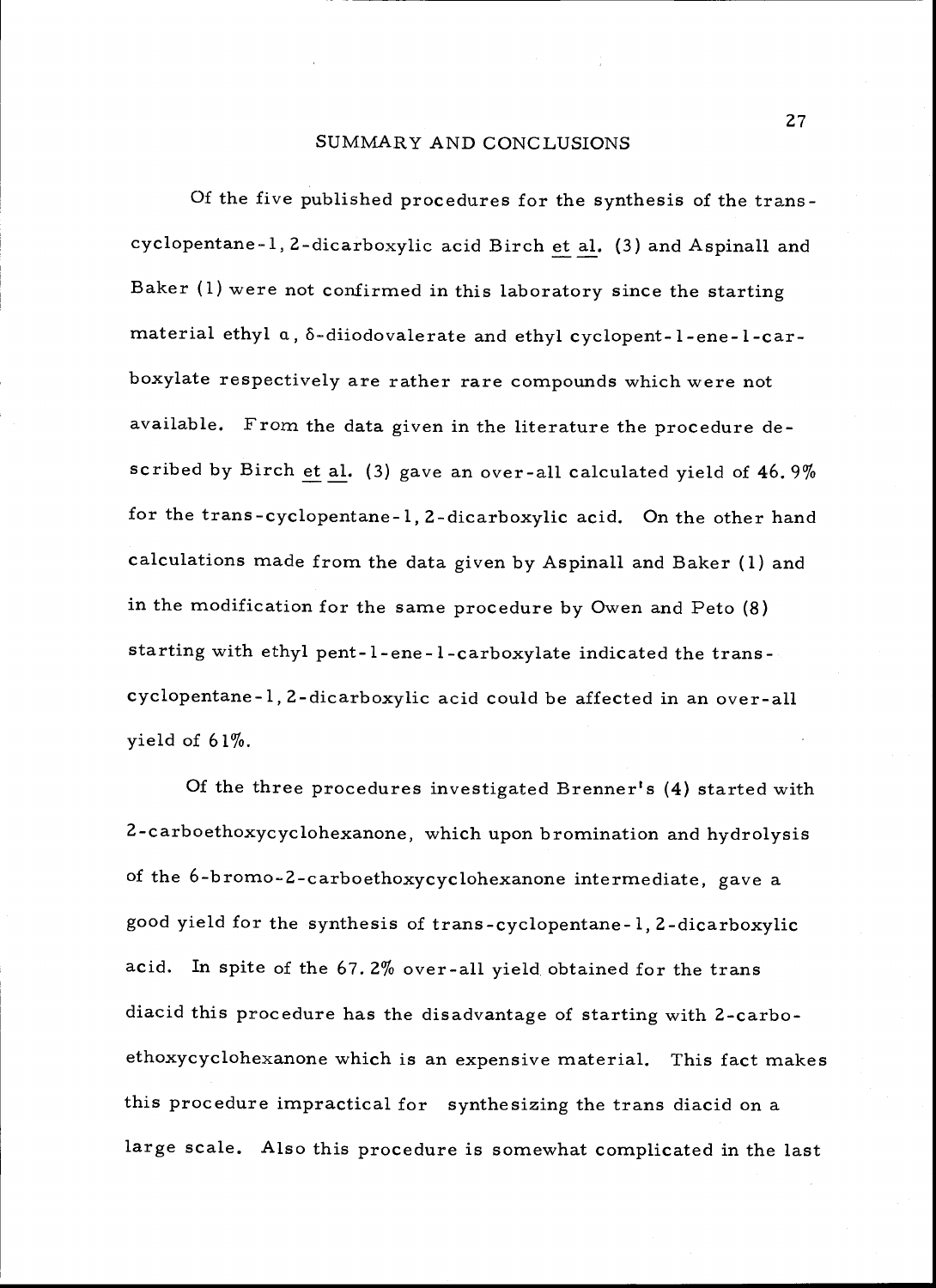step of the Favorsky rearrangement leading to the isolation of the cyclic diacid.

The second procedure investigated was that of Fuson and Cole (6) with the modifications of Fuson et al. (7) which gave 57.  $1\%$  overall yield for the trans-cyclopentane-1, 2-dicarboxylic acid. This procedure consisted of a sequence of five reactions starting with pimelic acid. This sequence of reactions was much more time consuming and gave a slightly decreased over-all yield for the transcyclopentane- 1, 2- dicarboxylic acid.

Trans - cyclopentane -1, 2- dicarboxylic acid prepared by the original Perkin's procedure (9) as modified by himself (10) gave an over -all yield of 7. 4%. Since this procedure was by far the simplest the crucial steps one and three were investigated. Both steps were modified thereby improving this method so as to give an over -all yield of 67% for the trans - cyclopentane -1, 2- dicarboxylic acid.

On the basis of these studies the procedure of Perkin as modified by this laboratory appears to be the most practical for the synthesis of trans - cyclopentane -1, 2- dicarboxylic acid,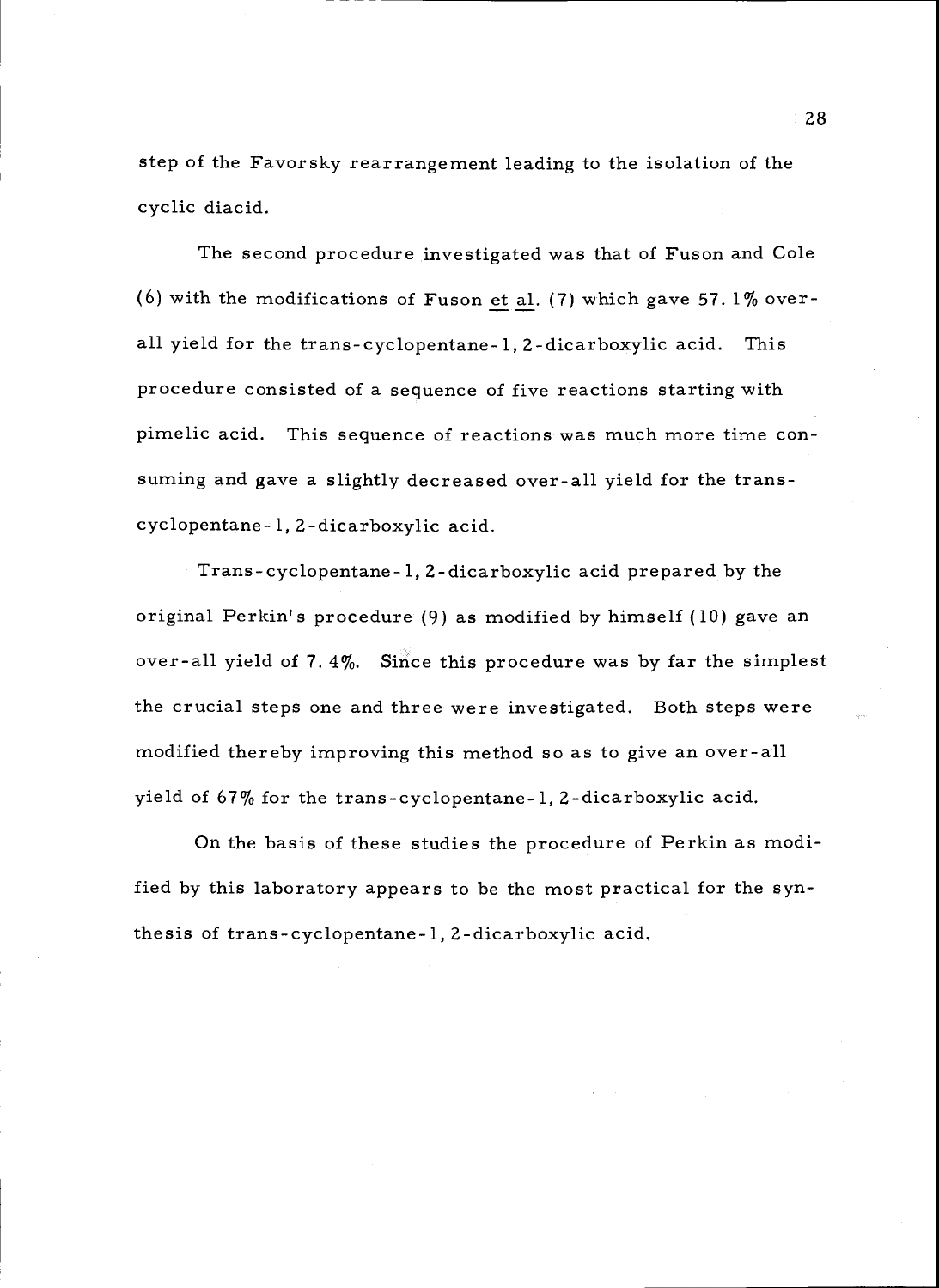### BIBLIOGRAPHY

- . Aspinall, G. O. and Wilson Baker. Attempts to prepare new aromatic systems. Part II. Heptalene. Journal of the Chemical Society, 1950, p. 743 -747.
- 2. Bailey, W. J. and Wayne R. Sorenson. Cyclic dienes. VIII. 1, 2-dimethylenecyclopentane. The Journal of the American Chemical Society 76:5421 -5423. 1954.
- 3. Birch, S. F. et al. Preparation and physical properties of sulfur compounds related to petroleum. V. Cis- and trans-l-thiazahydrindan and 3- thiabicyclo 3. 3. 0 octane, and cis -2- thiabicyclo [3.3.0] octane. The Journal of Organic Chemistry 20:1178- 1189. 1955.
- 4. Brenner, J. E. The synthesis of 2-carboethoxy  $A^2$ -cyclo-<br>hexenone. The Journal of Organic Chemistry 26:22-27. 1961.
- 5. Cason, J. and Charles F. Allen. The preparation of cyclobutane- carboxylic acid. The Journal of Organic Chemistry 14:1036- 1038. 1949.
- 6. Fuson, R. C. and Wayne Cole. Application of the cyano ester ring closure to five- and six- membered rings. The Journal of the American Chemical Society 60:1237 -1239. 1938.
- 7. Fuson, R. C. et al. A synthesis of fulvenes. The Journal of Organic Chemistry 10:121-127. 1945.
- 8. Owen, L. N. and A. G. Peto. 1,2-bishydroxymethylcyclopentane. Journal of the Chemical Society, 1955, p. 2383 -2390.
- 9. Perkin, W. H. The synthetical formation of closed carbon chains. Part III. Some derivatives of pentamethylene. Journal of the Chemical Society 51:240 -248. 1887.
- 10. The cis- and trans modifications of 1, 2- tetramethylenedicarboxylic acid. Journal of the Chemical Society 65:572 -591. 1894.
- 11. Seaman, G. R. and Robert K. Houlihan. Trans-1, 2-cyclopent-<br>anedicarboxylic acid, a succinic acid analog affecting the perme-<br>ability of the cell membrane. Archives of Biochemistry 26:436-441. 1950.